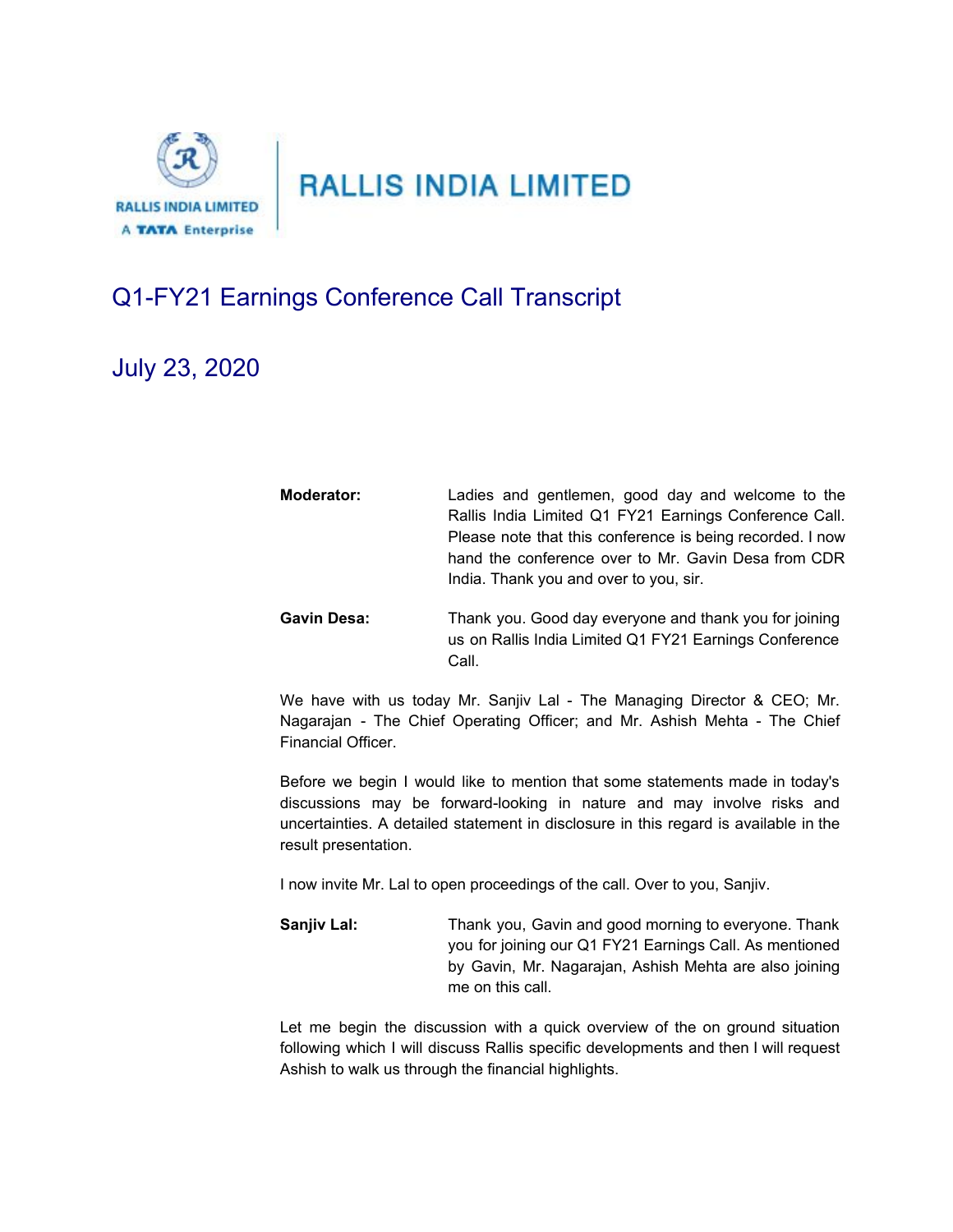To begin with, while the overall uncertainties and challenges surrounding COVID-19 pandemic remain, on ground though things have started to improve for our sector when compared with the previous quarter. The intensive effect of the Government both at the central and state level in opening up the economy in a staggered manner has in a way helped ease the situation. The logistical challenges which were prominent during the previous quarter are now getting addressed and labor issues have to some extent eased. While as I mentioned earlier challenges still remain.

I believe that most of the businesses have adapted to function in this new COVID business environment. Now talking about the sector where we operate, agrochemicals, on an overall basis things have been largely good. Farmer sentiments and liquidity levels are high on the back of strong Rabi season and remunerative prices for agri products.

Water storage at reservoirs are at a healthy level, timely onset of the monsoon along with the steady progression so far has further buoyed the sentiment. The combination of the above factors has resulted in early start of the Kharif sowing. Logistical challenges as earlier mentioned as well have now subsided which has ensured better product availability in the system.

Further the situation at ports in terms of raw material imports clearance especially from China has been improving. Moving on to Rallis specific developments, we have started FY21 on a positive note as can be seen from our Q1 numbers. While Ashish will talk about the numbers in detail, let me just highlight the headline numbers.

On a consolidated basis we have delivered a topline growth of 6%. EBITDA growth of 35% while PAT has grown 38% during the quarter over the previous year. As mentioned in our previous calls our focus will be on maintaining the growth momentum by improving our product mix, launching new products and widening our product reach across our business segments. In addition, we have also been able to improve our cash position through a strong collection.

In terms of new product launches, we introduced six new products in FY20, three of which were 9 (3) products while the others were co-marketing. While the initial response for the products was favorable we should see the full impact of the same during the current year. Our domestic business on an overall basis grew by 26% over the previous year and this is the domestic formulations business.

We are working towards introducing new products during the course of the year which should help maintain the revenue momentum. Moving on to the seeds business; the timely onset of the monsoon has resulted in good pick up of agricultural activities despite difficulties on logistics in the earlier part of the quarter, we were able to place our products in the consuming center.

Initial assessments indicate a lower than expected off take of our cotton product while we continue to maintain a strong position in paddy and millets. On an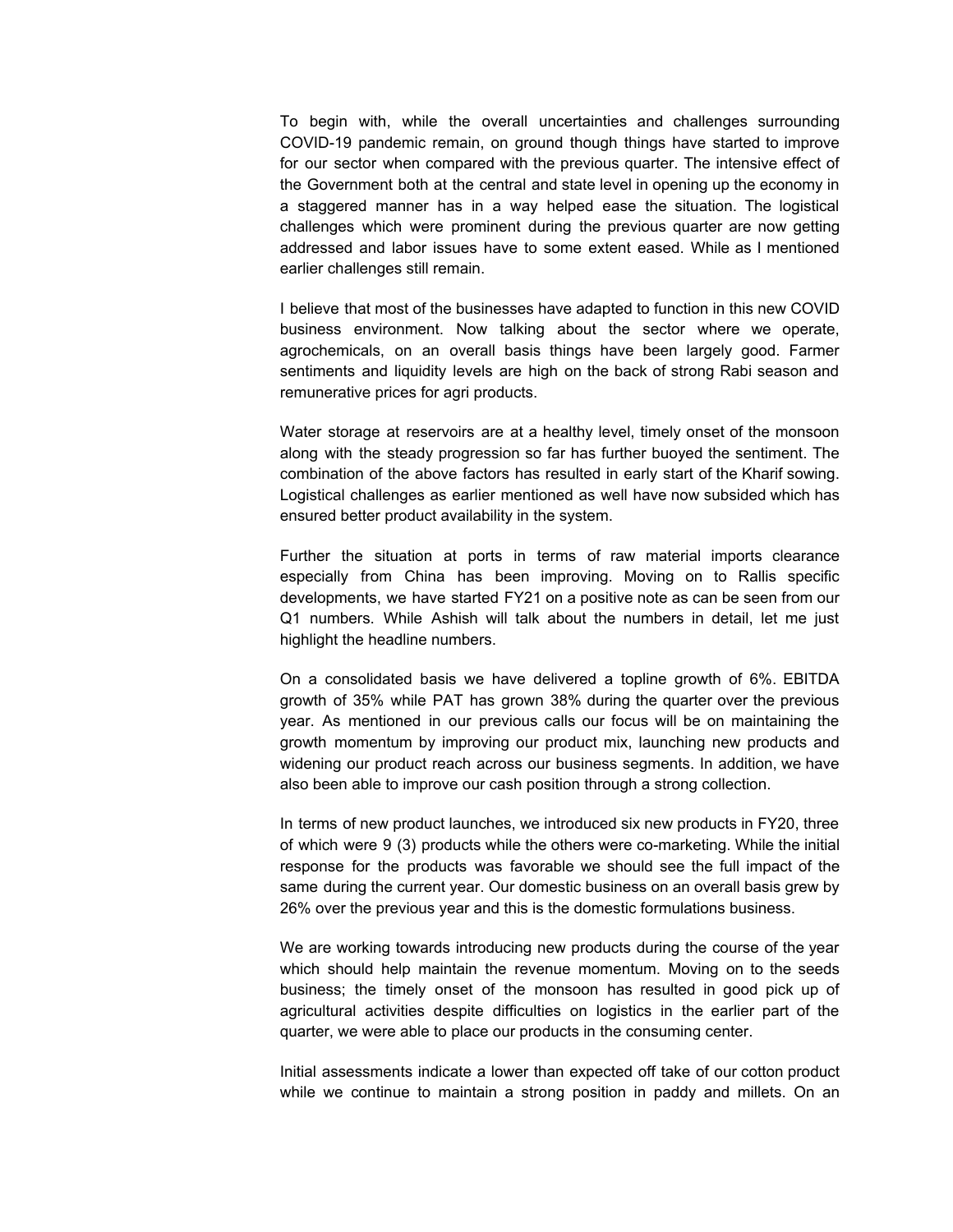overall basis our seeds category has shown a minor 3% growth over the previous year. There has been some change in the crop pattern as we witnessed some crop shift towards groundnut and soybean away from cotton especially in Gujarat and Maharashtra.

Going ahead as indicated earlier we are constantly working towards improving our Rabi portfolio which would help in maintaining the momentum in the seeds business throughout the year. Our International business revenue growth during the quarter remained flat due to pressure on Metribuzin sales which continues to be impacted by inventory overhang in key markets.

A quick word on CAPEX. We have completed phase 2 expansion of Metribuzin. We are also, after some initial delays, on track and hopeful of commissioning the new formulation unit in Dahej chemical zone during the year. We are also setting up a state of the art R&D facility in Bangalore to further drive our growth with a significant step up in our product development for crop protection, crop nutrition and seed research.

To conclude, I would just like to reiterate that the sector as such is relatively well placed in terms of demand visibility. Further with logistic and labor issues waning, we believe the business is well placed to deliver consistent growth over the coming years. At a company level we have been undertaking multiple steps in recent year towards reviving the growth, addressing the pain points and consolidating our areas of strength.

Some of the recent initiatives are now delivering results - strong product pipeline and launch of new products. Further widen distribution reach and also revised trade terms has worked well for us, improving our overall cash position. Lastly, the proposed CAPEX which we are undertaking would help provide the necessary manufacturing capacity for domestic and international business over the coming years.

Our efforts towards strengthening the seeds portfolios will help address the concentration risk at present and transforming into a matured balanced business going forward. With that I will now had over to Ashish for the analysis of the financials. Over to you, Ashish.

## **Ashish Mehta:** Thank you, Sanjiv. Good morning and welcome all to the earnings call for Rallis' Q1 FY21. I hope you all are safe and healthy.

Before I get into the numbers I wish to inform all that there is no material difference between the standalone and consolidated numbers, as consolidated financials includes financials of Indonesian JV PT Metahelix which has no transaction during the quarter except for a small amount of administrative cost.

Now the results: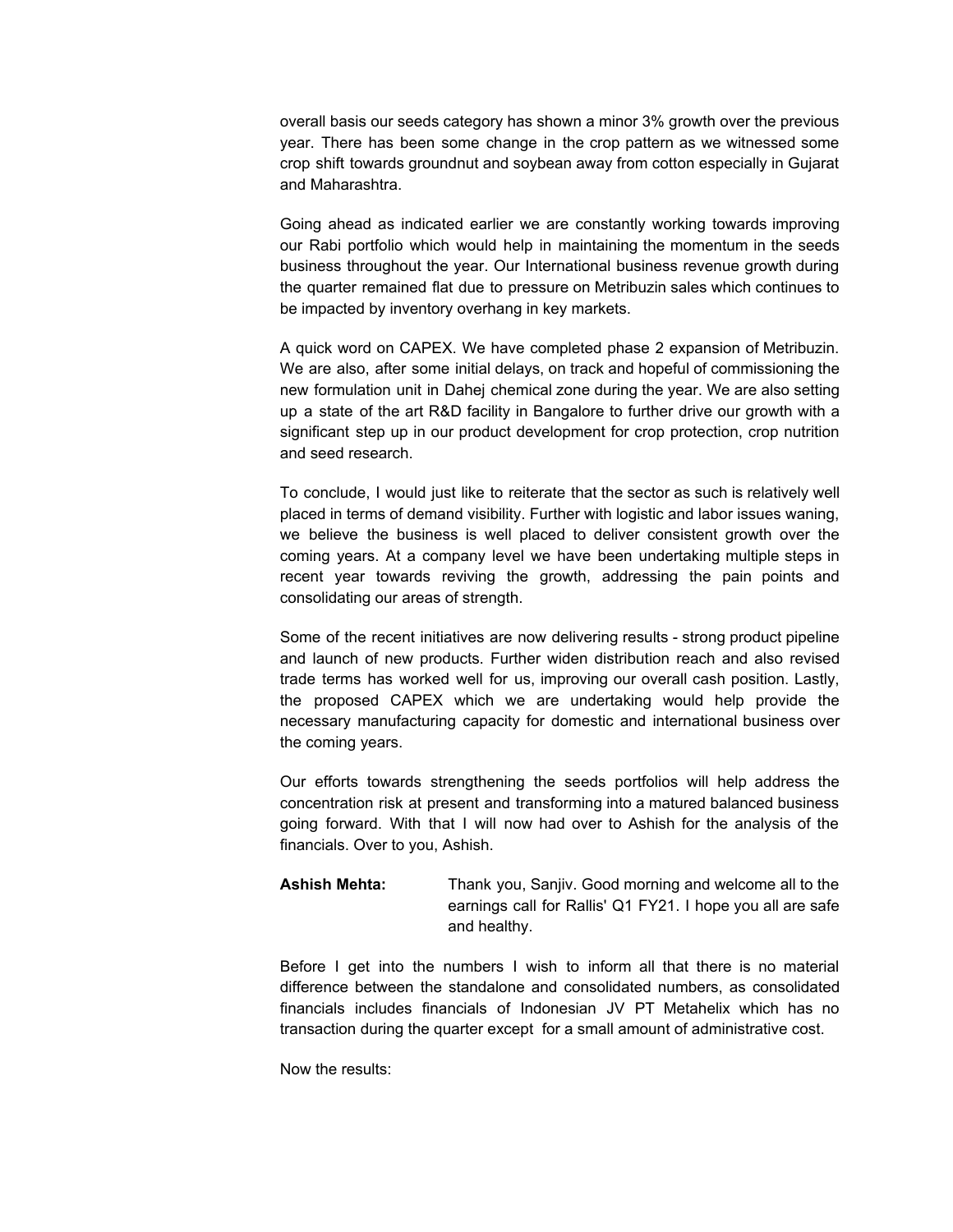To summarize, the overall financials, revenue at Rs. 663 crore grew by 6% over previous year. EBITDA at Rs. 128 crore grew by 35%. Profit before tax at Rs. 120 crore grew by 38% and profit after tax at Rs. 92 crore grew by 38%. It will be pertinent to point out as was mentioned in the investor's docket that in the current year we have opted for a lower tax rate and hence the adjustment of the PAT is looking little higher compared to previous year.

The effective tax rate we have opted for 25.14% tax rate there as against the normal tax rate of last year. Coming to the domestic crop care business, overall revenue was at Rs. 402 crore registering a growth of 11% over previous year. And the seed division revenue at Rs. 261 crore registered a growth of 3% over previous year.

Within crop care the domestic formulations business revenue was at Rs. 215 crore registering a growth of 26% over previous year. The majority growth was achieved due to volume. However, we indeed witnessed pricing pressure in some of our branded products. Crop nutrition also witnessed a healthy volume growth over the previous year. International business clocked Rs. 143 crore and registered a modest growth. However, we saw volume growth in our B2B business which was largely driven by some of our molecules Acephate and Pendimethalin Technical.

Metribuzin continued to be under pressure both in terms of demand and pricing. In contract manufacturing we saw a de-growth over previous year due to deferment of some of our orders to Q3 of the current financial year. In the seed division the revenue was largely impacted because of lower than expected liquidation of cotton. Primary reason being crop shift by the farmers. However, maize and bajra saw volume growth over the previous year.

The company continued its focus on receivables and cash flows and is confident of meeting its fund requirements for various CAPEX programs through internal accrual only. However, due to present conditions, collections in some areas still remain a challenge and as a prudent measure the company has made an additional provision of Rs. 3 crore towards doubtful debts which is more than the Expected Credit Loss model suggested by the institute.

In the current year the company has opted as I said earlier for a lower tax rate. The effective tax rate was 23.53% as against 30.43% in the previous year. Our CAPEX program got impacted due to the present lockdown. Some of our major CAPEX will now see a delay of 2 to 3 months and as Sanjiv mentioned the Dahej chemical zone formulation plant is expected to start commercial production at the end of Q3 or beginning Q4 of the current financial year.

Thank you. We can now commence the Q&A session.

## **Moderator:**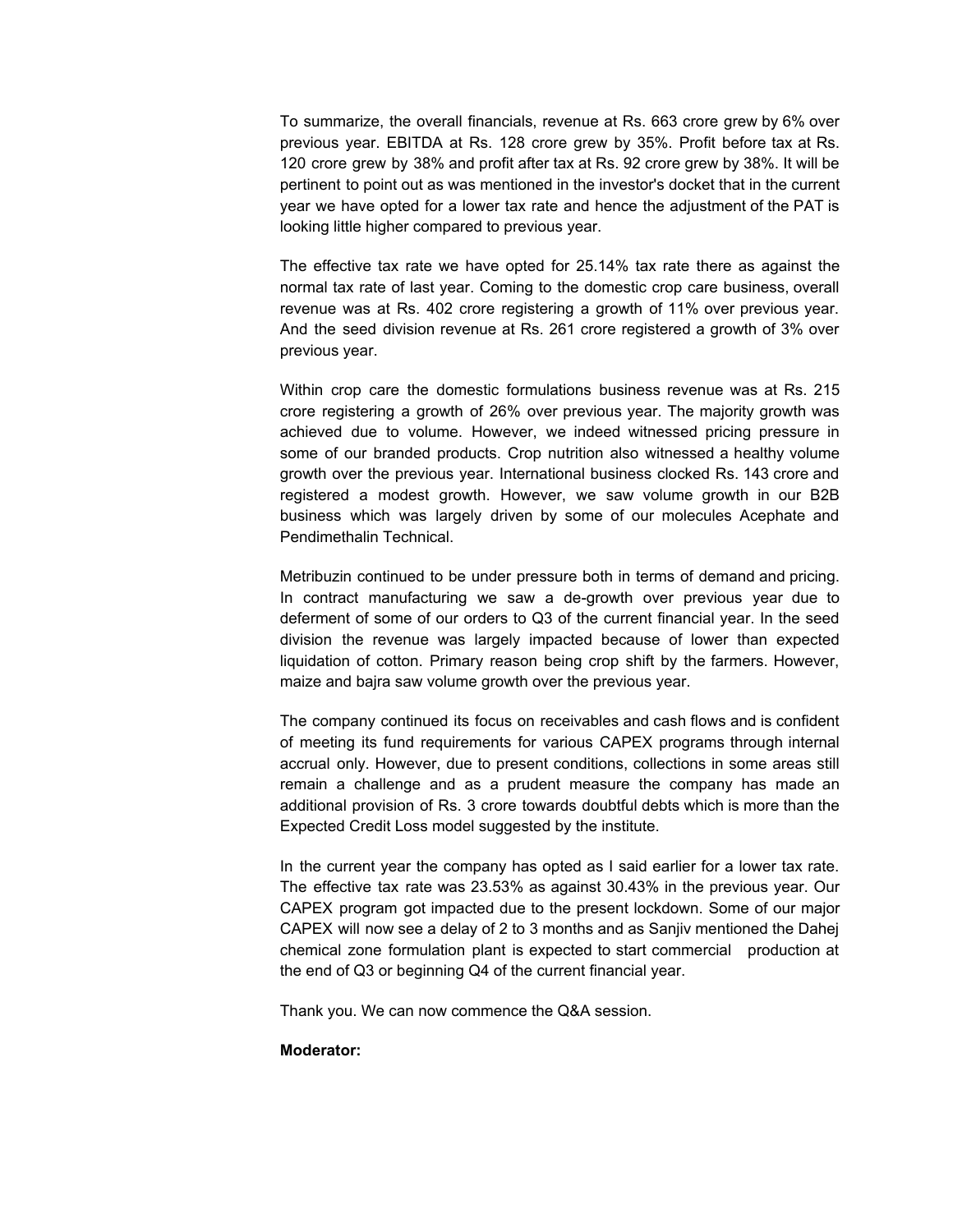We have our first question from the line of Viraj Kacharia from Securities Investment Management.

- **Viraj Kacharia:** I just had three questions. First is on the international business, so ex-Metribuzin if you can just provide some color how is the actual volume and value growth trend being other molecules and in Metribuzin what is the kind of price and volume moderation we have seen, so are the spread still attractive for us in that particular molecule?
- **Sanjiv Lal:** Okay Viraj, so on IBD while Metribuzin has been a problematic product for us for the last two quarters and this is due to huge inventory of this particular product in North America, which is our key market. So while Metri has been a problem, we have seen volume growth in our other products that we are exporting, which is Pendi and Acephate, so that is a positive sign. As far as Metri pricing is concerned, this we have also discussed in the past, while the price of Metri is trending down, the raw material for it is also trending down.

So in terms of the margin that we could make on this product I would say that is still intact and there is no concern on that score. Yes, since the price is down so the revenue will tend to look lower than what it would normally have been as we looked at a similar period one year back, but the margins will remain intact.

- **Viraj Kacharia:** Okay the reason I asked this is because if we look at the recent ruling in North America as well regarding Dicamba, which is one of the alternative substitutes for the molecule, given the fact that we had a something like Rs. 50 crore to Rs. 55 crore of deferred sales from Q4. One would think that Q1 at least international business would have seen some kind of a healthy growth rate. So is the Rs. 53 crore deferred sale is still intact or we see a risk to that materializing and any color you can provide in terms of the whole ban on Dicamba now, how do we see the demand for this particular molecule going forward?
- **Sanjiv Lal:** So, Dicamba is not one of our product, so I will just set that aside, but the possibility or substitution of Dicamba by Metri is something that we are not very clear about and we are also expecting that there would be some benefit that our product would get from that category. But there are number of combinations of Dicamba, which are selling in North America, so which are those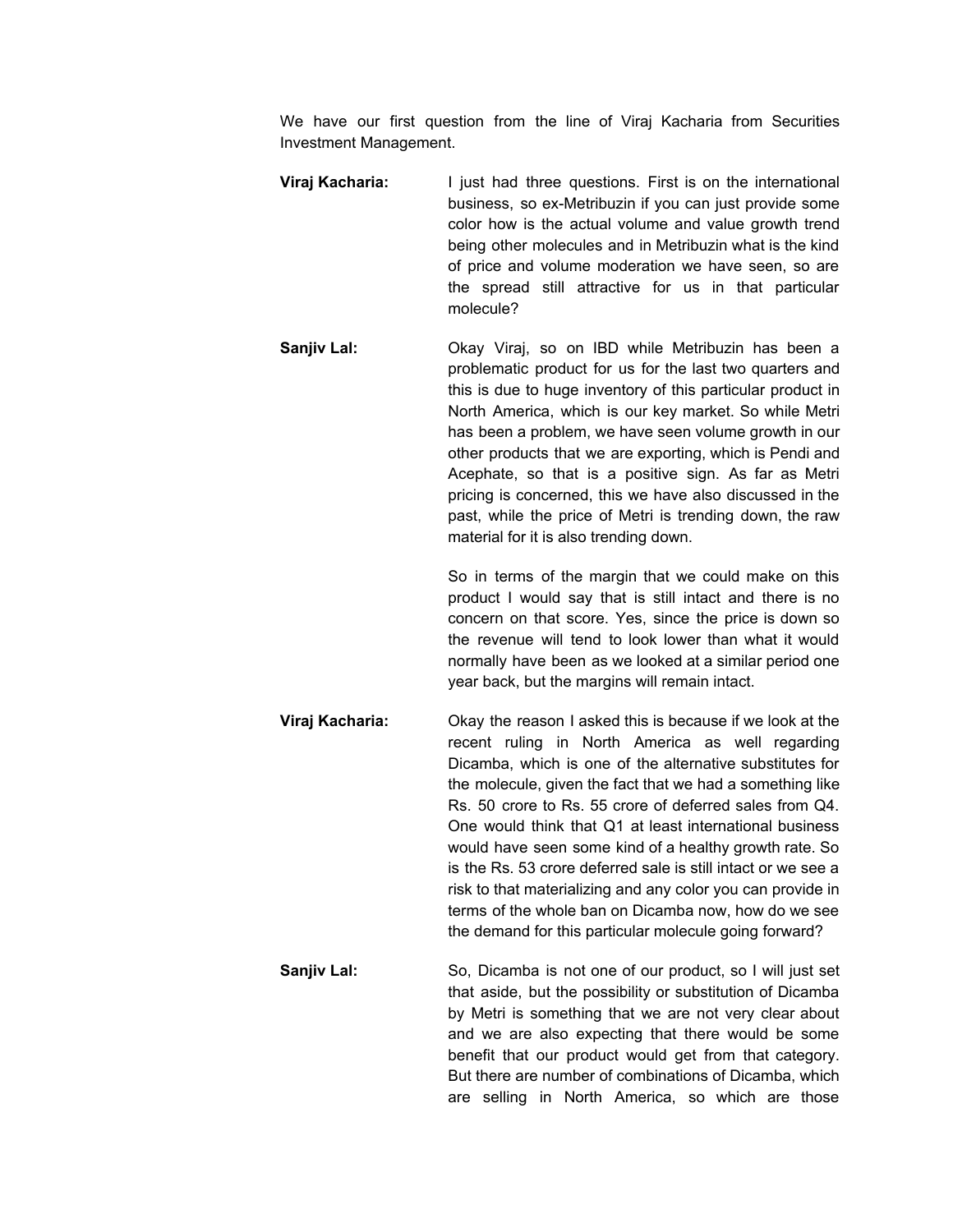combinations with Metri, which could benefit us still remains to be clarified and in any case in the immediate term, it is not that there is immediate stoppage of use of Dicamba.

So the countries will allow working off Dicamba inventories before any ban comes into play, so there will be certainly inventories of Dicamba, which are still available to the farmers in the other consuming markets, but yes we are also hoping that such decisions on products like Dicamba or Glyphosate would have a positive rub off on our category of herbicides, which is Pendi and Metri.

- **Moderator:** We have next question from the line of Sajal Kapoor from Unseen Risk Advisors.
- **Sajal Kapoor:** Just two questions. First one is just wanted to understand the broad-brush approach on the CRAMS scale up opportunity internationally. So if the economies and the chemistry of the molecule match, do we care if the innovator or client is agro or non-agro chemicals? So in other words if the margins are good and we understand the technical complexities would we look at both agro and non-agro intermediate active ingredients or even formulations?
- **Sanjiv Lal:** Sajal, just to give clarity on this issue, in terms of our company we are very focused on agrochemicals. When we say we are focused on agrochemicals it is because we know the customers, we know the business and when we are looking at intermediates, there could certainly be opportunities, which are across different product categories. For example, one of the polymers that we do, which is PEKK, which we do for Cytec has got nothing to do with agriculture, but because of the type of chemistries that we are good at it is a product that we do.

And if for example, Cytec wants us to do two more such products for them, we will do it, but we are not actively pursuing non-agri customers for our intermediates' business. So I do not know whether that answers you question, but certainly if there are certain intermediates because we do intend to get into manufacture of number of intermediates there is a lot of work, which is happening within the company on identifying the correct opportunities and if such intermediates are working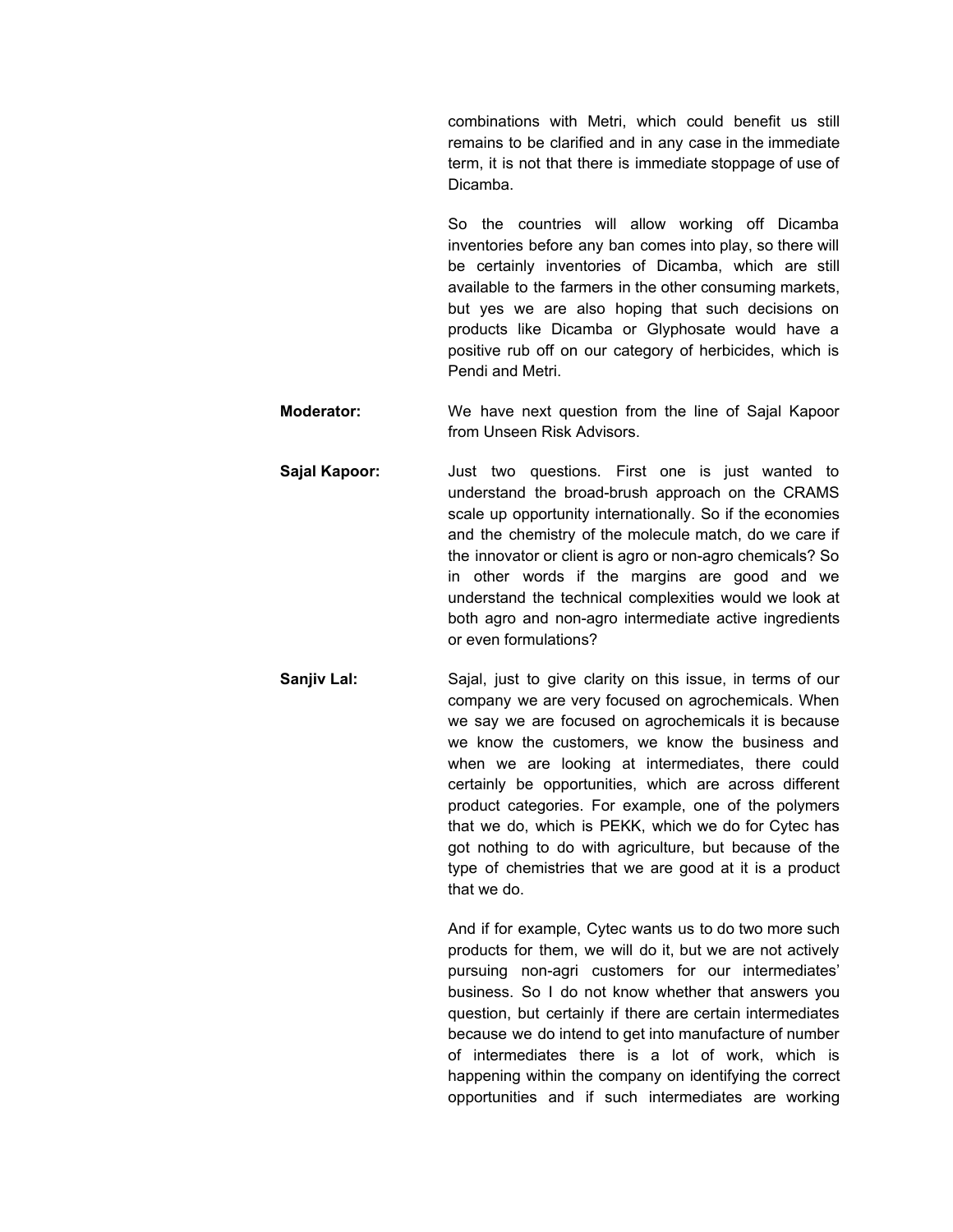across different product categories, then certainly why would we not do that. But our focus is primarily on the agrochemical sector.

- **Sajal Kapoor:** It does, thanks it gives me the flavor, now I was just wondering with the new R&D center coming up it may just add to our capabilities, but yes it is perfectly fine. Secondly sir, regarding the road map for de-risking the supply chain risk, we have a relatively high dependency on China we understand that from the raw material prospective about 55% we take from China directly or indirectly, which results in a moderate supply chain risk obviously for us. So question is are Indian suppliers not capable or they currently do not have the capacity to fulfill our requirements, what is this road map like?
- **Sanjiv Lal:** Sajal, on this subject I think there is a lot of discussion happening between the industry and the government, department of commerce and industries, department of agriculture on how to boost the Make In India, Aatma Nirbhar Bharat and there will be lot of opportunities that will be picked up by Indian companies to expand their manufacturing base to many kind of intermediates or chemicals, which have so far been important into the country. Now, which ones will actually get manufactured in India over a period of time, still remains to be seen.

There are certainly some products which are problematic because of the very high pollution load and many Indian companies may be hesitant to take up such kind of chemicals. Rallis certainly would look at the EHS considerations before we sign up to produce any material, which could be not sustainable to the extent that there may be very significant challenges in dealing with the effluent that is being generated.

So there are a few such chemicals that are being made in other countries, which are able to deal with the environmental load coming from these kind of chemicals, but Indian companies will need to think about it and Rallis in particular will be very, very cautious on getting into chemicals, which have environmental load, which is at unreasonable level.

**Moderator:** We have the next question from the line of Varshit Shah from Emkay Global Financial Services.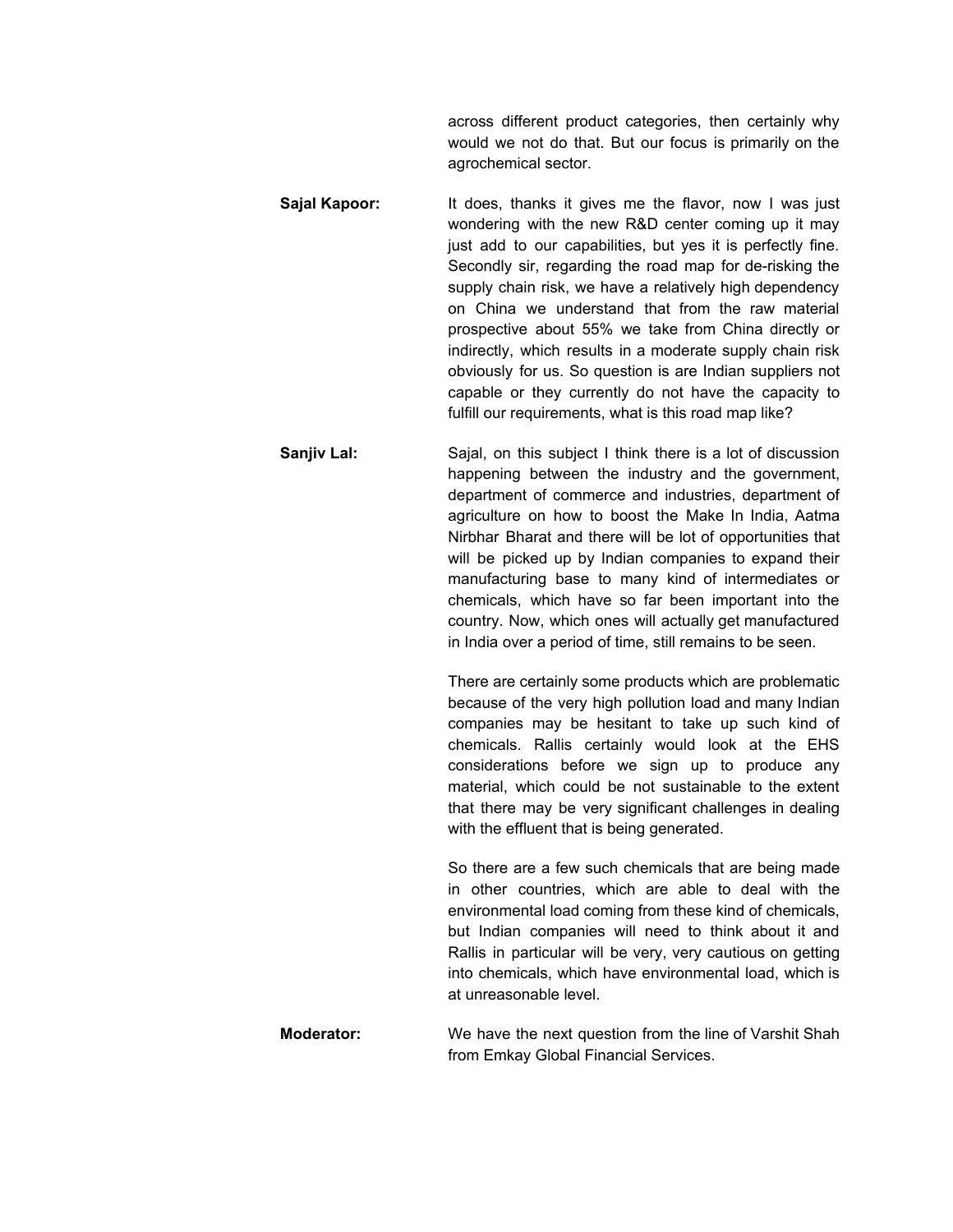- **Varshit Shah:** Sir, my question is on overall lower sales of herbicides and fungicides Y-o-Y there is some decline in the overall crop care level, so is it attributed to the slowdown in the international sales? Secondly, our portfolio is slightly more skewed towards insecticides and hence I think we expect the Q2 to be better in terms of growth than Q1 because for insecticides Q2 is the peak quarters, so that is my question. Thirdly, on the margins, so we have seen a healthy uptake in gross margins, so is this purely on account of product mix and is this sustainable going ahead?
- **S. Nagarajan:** Yes, I think the observation that you make is very correct that in terms of our portfolio, in our domestic portfolio, herbicides is an area where we need to further improve. Insecticides and fungicides are better constituents of our mix as far as the domestic market is concerned. Internationally of course the picture is a little different. We have a larger component of herbicides and yes it is our understanding that insecticides and fungicides would really be more in demand in Q2.

But having said that I think what has also happened this year is that the season in the Indian market has advanced, so we have witnessed movement of insecticides and fungicides, which is of course largely placement in the month of June. So I think your overall observation is certainly something which is correct.

As far as the margin is concerned yes it is largely a case of mix. It is largely a case of product mix. We have as we had perhaps clarified in one of the earlier calls as well not had any kind of pricing action, which is deliberate to shore up the margin. We have of course corrected the prices where we felt that the market can absorb a little higher prices and also therefore accommodate the cost increases that we have had whether it is from the standpoint of the dollar rate changes or in terms of increased COVID compliance cost whether it is freight cost or whatever the reasons may have been.

But those are all very, very selective and very specific and in fact we have had cases where we have had the price movement in the opposite direction as well. So in short it is not a result of any specific deliberate price increase policy or anything like that, it is a mix-driven factor.

**Varshit Shah:** Also, I think you have mentioned that there has been an improved realization in the seed segment so is this a one time thing may be some panic in the markets and organized players like us were able to place the products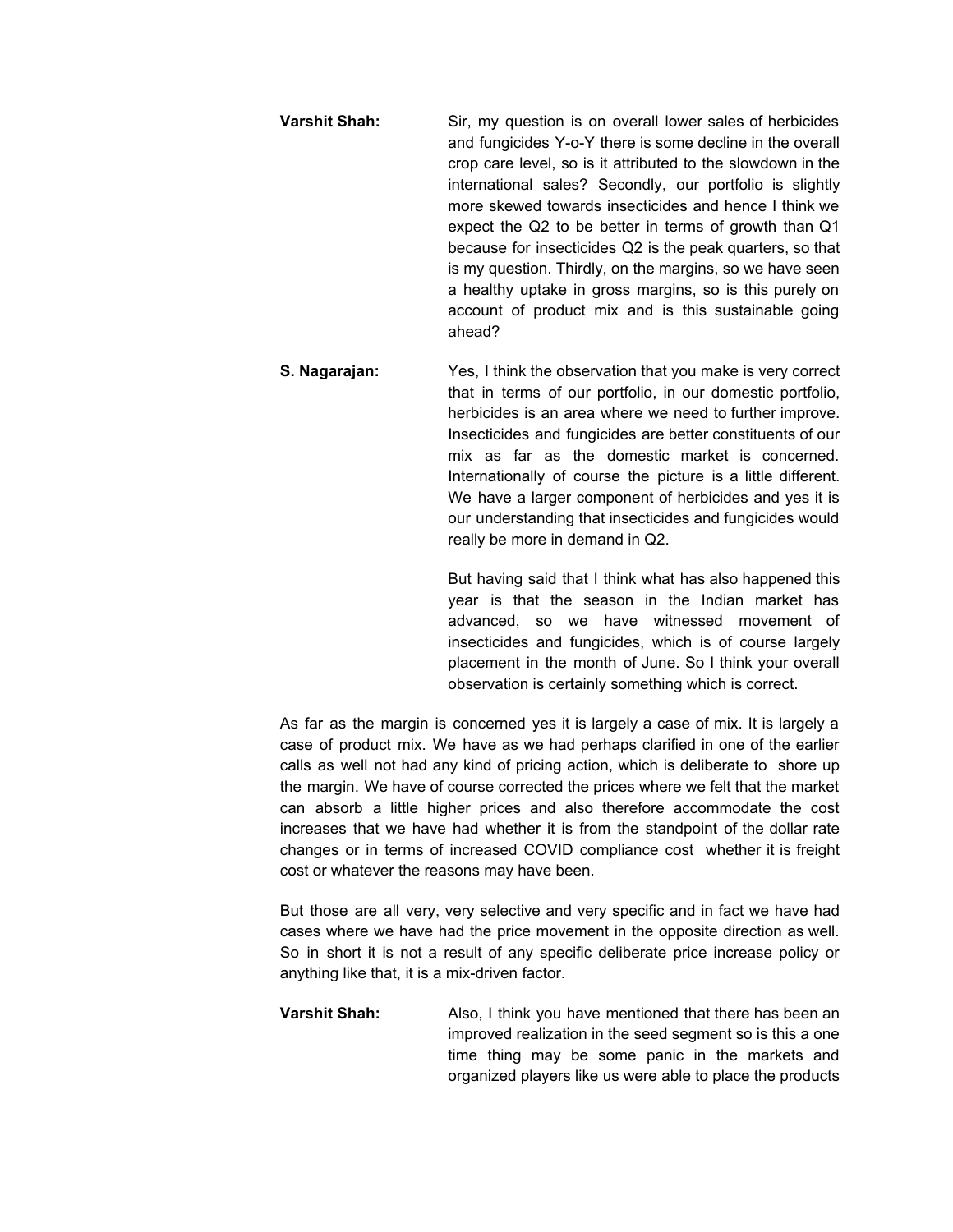ahead of the unorganized players and hence you could command higher realization and is it sustainable.

I mean going into say next year, this year's season largely is over. But is it something you can assume that we can sustain going forward in next year or it seems to be more like a one time thing this time?

**S. Nagarajan:** No, I think it is again to some extent driven by the mix. For example, what we have called out for instance in the case of paddy, just to take an example of a better realization. Since the rains have actually come in early, the farmers perhaps have looked for slightly mid late and late duration hybrids as opposed to looking for short duration hybrids, which was really the kind of situation that we had last year, when the rains came later.

So since the rains came later last year, they had to get their sowing done and quickly get the harvest out because the remnant time available after sowing was actually much lesser because then they had to shift to their next crop after the paddy harvest is completed. However, this year the picture was a bit different, people were therefore looking for longer duration, longer maturity crops and as you would appreciate, the longer duration crops typically tend to have a larger yield.

Because there is longer time that is available in the plant stand, the filling of the grain tends to be better and thereby the grain weight what they typically call as the 1000 grain weight, so basically if you take 1000 grains and kind of weigh them, the weight tends to be a little better, which contributes to the overall yield.

Now therefore the choice of products, which go into it, the choice of the hybrid seeds that go into it are skewed towards the longer duration varieties, longer duration hybrids and that because of the fact there is a value proposition finally in terms of better yield there is a price advantage, price premium that tends to happen. So to your question about whether it is sustainable, it actually depends on how the rain pattern is.

What we do try to do from the company's point of view is of course to have a balanced portfolio between short duration, mid late and late duration, so that we are able to accommodate the fluctuations that can happen from year to year, but it is very difficult to predict how things will be next year or year after.

**Varshit Shah:** I just wanted to understand if there was 26% growth in the domestic brands business that means other than that, I think the business either was flat the B2B or sort of decline may be marginally. So was there any capacity constraints and you could not service that demand because your B2C demand was higher so you had to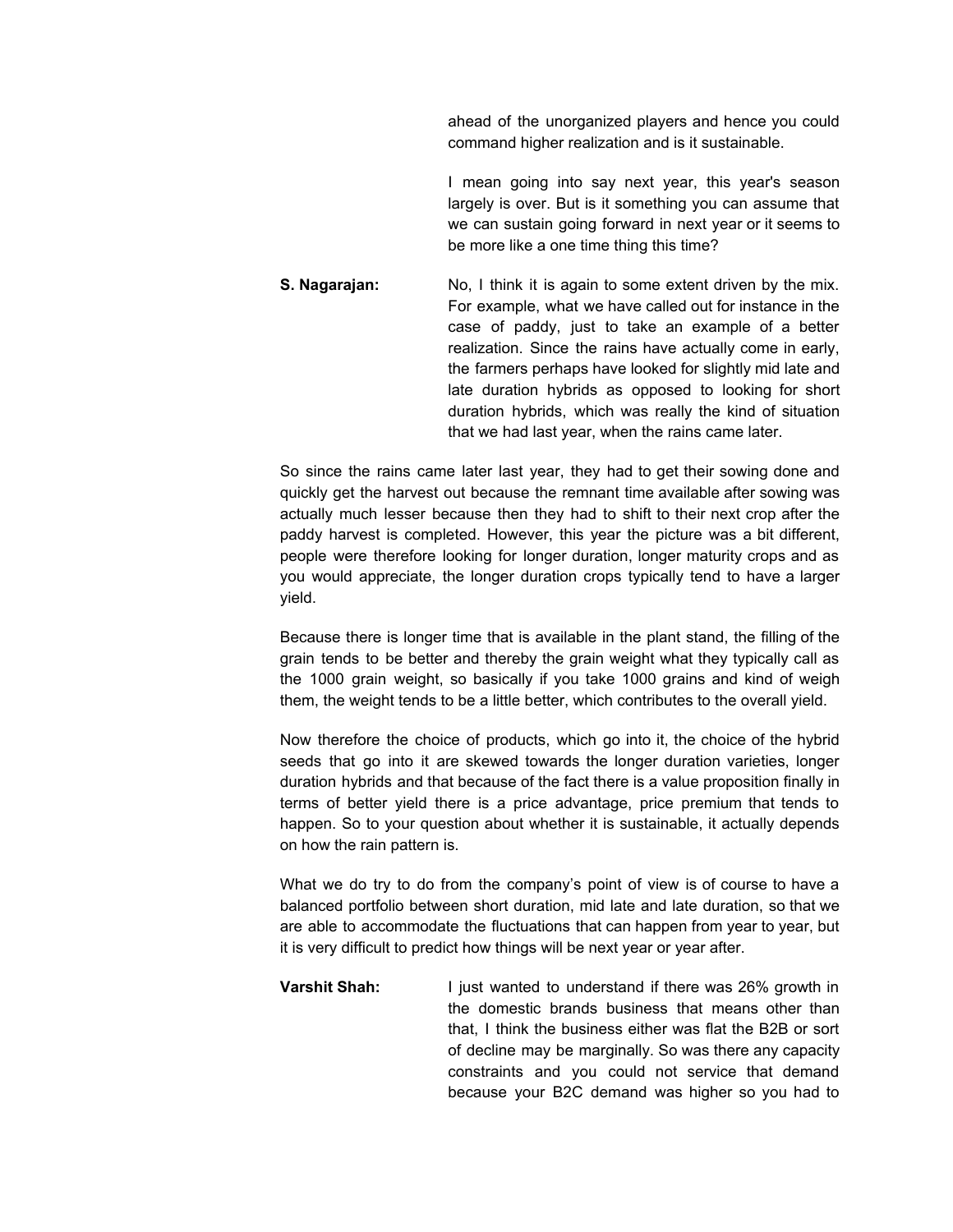divert those capacities there. Is my assessment correct and if yes, what is the plan going ahead?

**S. Nagarajan:** The growth rate in the formulation space you are right has been higher and that is also the space where the value addition as you would appreciate is higher and that is why you do have a bottom line impact as well, which is coming in.

On the other areas, the growth rates have been lesser and certainly the Metribuzin situation has contributed of course it is a global situation, but in India also there has been kind of moderation in the early phase, which has contributed to some of our institutional business being a little lower than what it was last year. So you are right that even though we had a 26% overall growth in the domestic formulated business, if you were to take the combination of crop care revenues as we are reporting it, which includes of course crop nutrition as well that has tended to be about 11%. Your observation is correct.

**Moderator:** We have the next question from the line of Aditya Jhawar from Investec Capital. **Aditya Jhawar:** Any update that we can share on the proposed suspension of molecules that was in the news and what could be the likely contribution of those molecules for our domestic and export business? **Sanjiv Lal:** Okay, overall on India basis it would constitute almost 20% to 25% of the value of agrochemicals and may be about 25% to 30% would be its impact on Rallis I would say. We have a slightly higher impact than the overall country average. As far as the exports of those 27 molecules are concerned, that is now clarified by the Government that there is no issue in export of these products out of the country.

So that takes away one of the key challenges because Pendimethalin, which was included in that list as also Acephate are very important for us and therefore it would have had a significant impact on international business. So that challenge is out of the consideration here, that means that problem has been now put to rest.

The issue now remains on the domestic application of these 27 molecules. There is considerable dialogue that has happened between the associations and the Government and the regulator and it is our understanding that the Government will be constituting a committee to review this decision because it is something that as you can appreciate if 25% in terms of value disappears from a market, which is about Rs. 19,000 crore; you can imagine the impact that will have on the farming community where very popular, very effective products will suddenly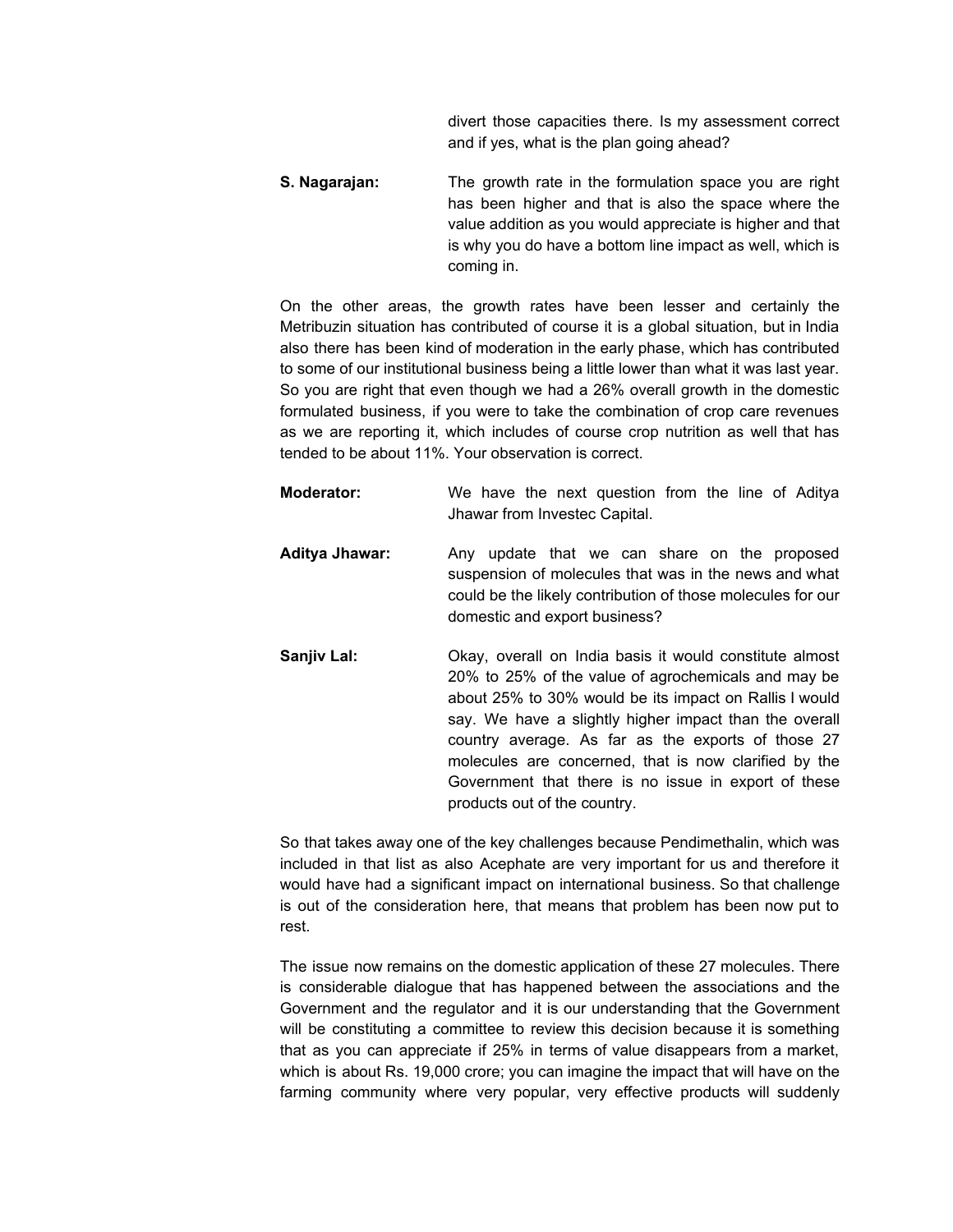disappear from their available products to use and there are no immediate substitutes at all.

For example, for directly seeded rice, which is being promoted in Punjab, the only herbicide available is Pendimethalin, so you can imagine the plight of the farmer who is trying to do a DSR where he does not have access to Pendimethalin. So all these decisions which have been taken need to be reviewed by the government.

And the industry associations are working towards getting a proper resolution and the guidance from our association, which is CropLife India is that there has to be a scientific basis before such decisions are taken. It cannot be on the basis of some particular country banning it, whether it is Saudi Arabia or Norway and then to say that it will not be allowed in India.

Each country has its own requirements of agrochemical depending on the agro-chromatic zone as also on the types of crops that are cultivated. So paddy is not a crop that is cultivated either in Norway or in Saudi Arabia for it to be banned in India. So some of these things I am sure the committee that we are hoping is getting formed will look at and we expect a positive outcome from these deliberations.

- **Aditya Jhawar:** That is very helpful, Sanjiv. My next question is for Naga. Sir, if you can highlight in the domestic branded business we clearly are seeing the effort that you guys have taken. The results of those efforts are very visible for the domestic formulation business. But in terms of seeds, our business in the last few years has not even been able to demonstrate firm growth. What are the points that you have identified and what are the steps you plan to take to mitigate that and when can we see results of these in the seed division?
- **S. Nagarajan:** I think if you specifically look at the first quarter performance, one of the big areas that we are identifying as an area to significantly improve is our cotton. As we have called out earlier we are expecting much larger sales returns on cotton than we had planned or what we had anticipated. Obviously there have been a number of market level factors that have contributed to this also.

As you are aware the commodity prices of groundnut have actually ruled much better and certainly cotton prices and other commodities have gone down, and we have found there is a crop shift that has happened in Gujarat from cotton to groundnut. Similarly if you go to the Vidarbha region of Maharashtra or even parts of Madhya Pradesh, where soya bean has been dominant we are finding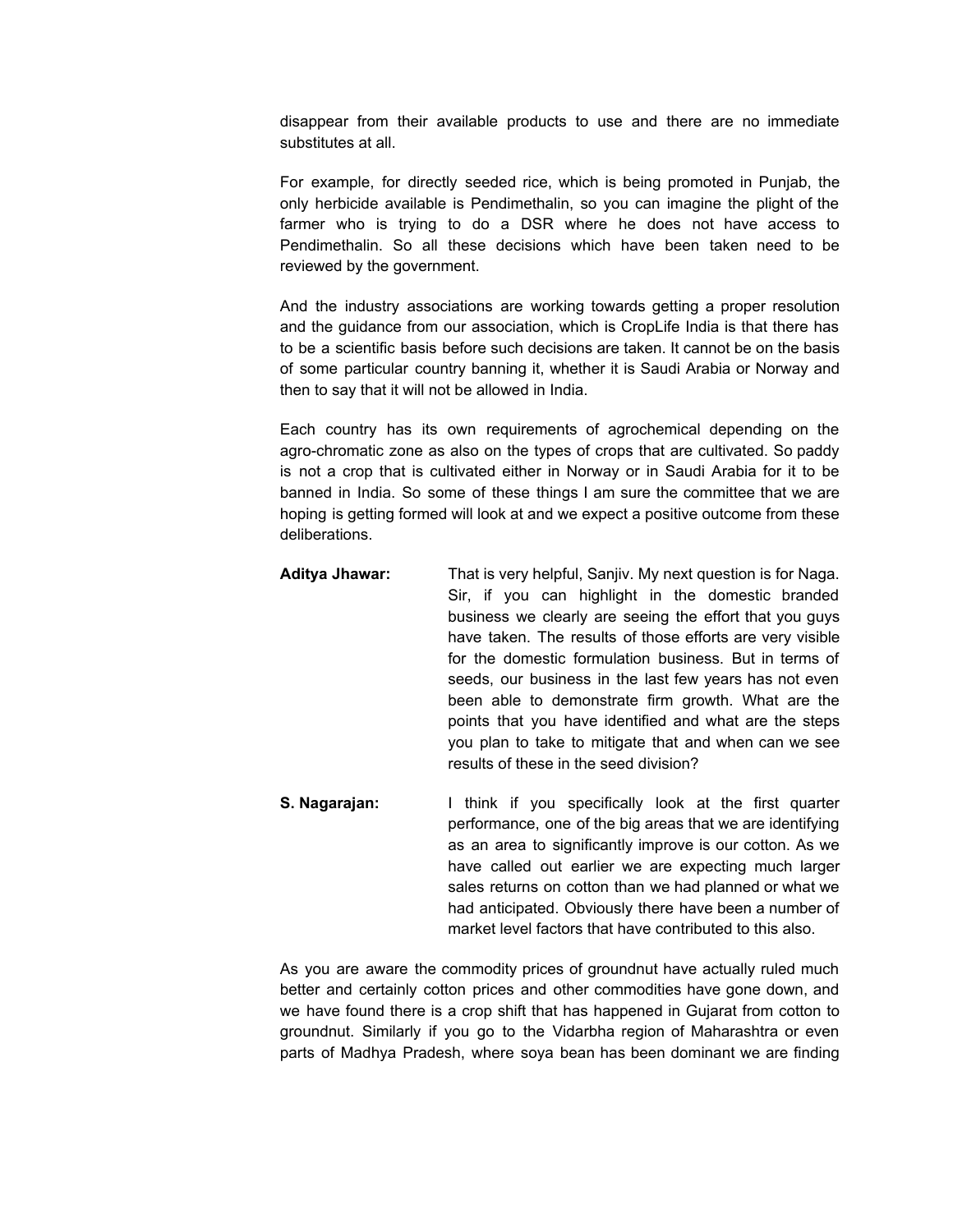that soya bean has done very well this kharif and it has had a collateral impact on cotton.

Apart from these market factors, we also think that we really need to re-examine some of the products that we are offering in the market, although we realize, that many of the cotton players in the market have actually had challenges this year. There are still two or three players we think who have been able to navigate quite well. So one of the important areas that we will really have to focus on is in getting the growth mojo into our cotton business.

But as you would appreciate at this point in time these are all estimates, these are all expectations. We are still in the middle part of July and we will have better information towards the end of Q2 that all the sales returns for all the companies happen to be able to have very, very precise conclusions in terms of what areas we need to focus on within cotton. So that is certainly one of the areas. The second one of course has been vegetable and that is an area which if you recall we had mentioned as one of our priority areas, one of our growth areas.

We have created a separate dedicated team towards selling as well as the R&D of vegetables and considering the kind of difficulties that have been there in vegetables in the quarter, we feel encouraged actually with the progress that we have made, although it is quite small in the overall scheme of things.

As you know, many reports have predicted that the per hectare profitability of farmers for horticultural crops are expected to actually decline in kharif because the prices have been quite poor, and it has been difficult for farmers to sell their produce in the market. So really speaking I think the economic condition and certainly so for specific vegetables have been challenging, but in spite of that we feel encouraged because we have been able to get our teams organized and move vegetable seeds in different parts of the country. But of course there is a long way to go and we really need to continue to focus on the vegetables category.

Apart from these two I think the earlier objective of improving our portfolio for rabi that still remains. That is however, not something that is a new development in quarter 1 because that is something which is still in R&D, that area will continue to be an area of focus. So these I think would broadly be the areas I think arising out of Q1. The big message we are taking away is that for us to refocus on cotton a lot more. So that is probably the way I would describe it, Aditya.

**Moderator:** We have the next question from the line of Rohit Nagraj from Sunidhi Securities. **Rohit Nagraj:** Sir, due to the preponement of season has there been any sales preponement which has happened and with deferred ales during Q4 is there any component of that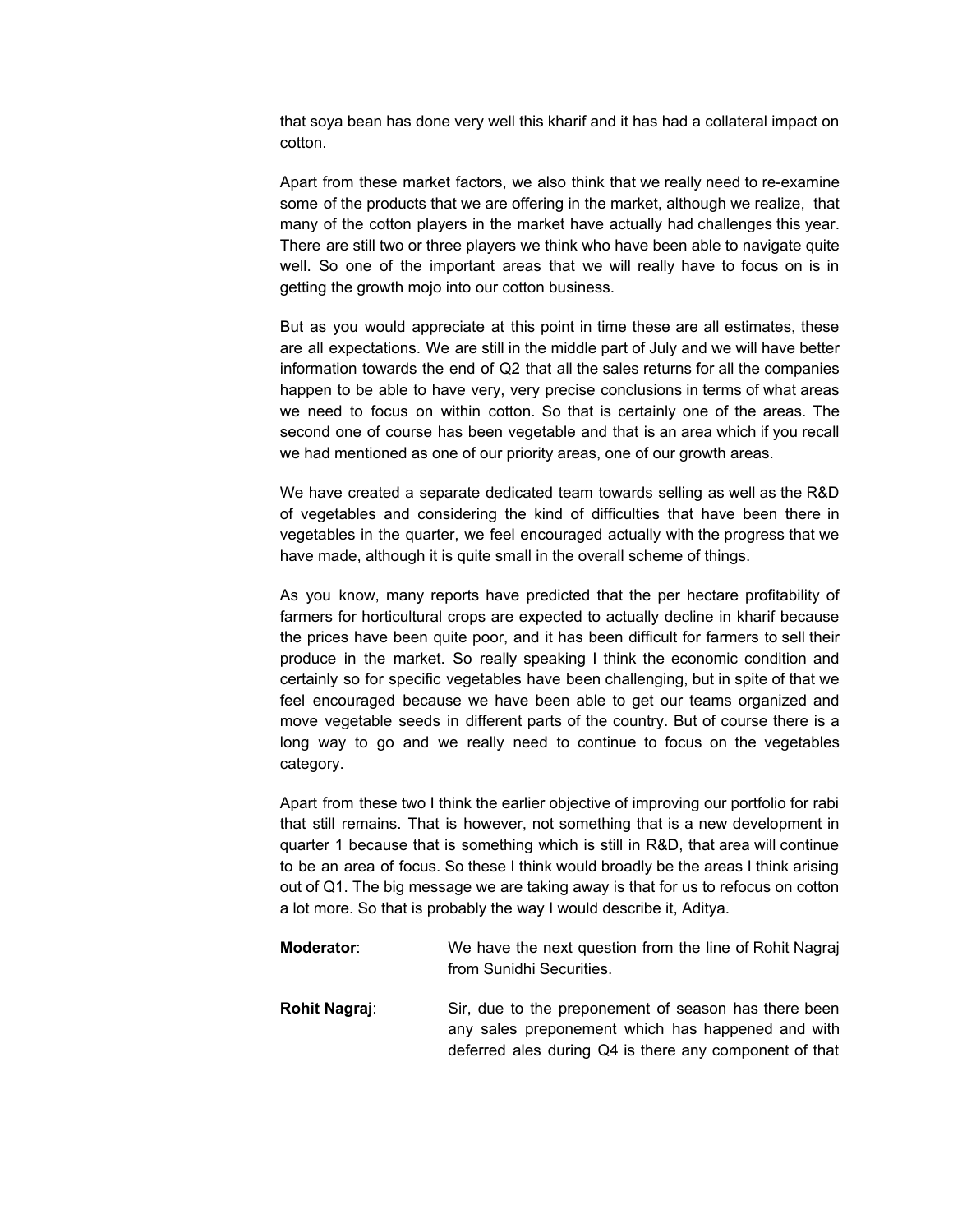in Q1 and because of this have we taken any market share from the unorganized players?

**S. Nagarajan**: Yes, I think to your point about the earlier arrival of the season resulting in or rather having an impact on our Q1 performance certainly yes. I think there is no question about it because everything has got accelerated, the sowing dates have got advanced compared to last year therefore the plant growth is getting advanced. So this is from a natural what you may say fundamental kind of factor, but of course there have also been other sentimental factors in terms of people feeling trade feeling little bit concerned about availability of material and thereby there has been an element of stocking up that has happened in quarter 1 as well.

So I think the growth that we have seen in the sowing season, the reports are suggesting that more than 20% we are ahead of kharif sowing compared to last year. This number used to be 40%-44% sometime back and I think it was 80% even earlier. So obviously there is a moderation as we would expect to happen because the overall kharif acreage in the country is what it is and therefore it would be unrealistic to expect that these kinds of percentages will sustain.

So, CRISIL for example is predicting a 1% increase in the sowing area by the end of kharif season, so maybe we could say that it could be in the 5% range if you are a bit optimistic. So we would expect therefore that there will be a moderation that will consequently happen. What we are seeing is actually like a movie which is playing out and we are in the middle of the movie, we have not yet reached the end state and at this point in time it is running faster.

In terms of what has happened in terms of shifts from Q4 into Q1 as we had mentioned as far as the domestic business is concerned it is a little difficult to have much of the shift of Q4 coming into Q1 because it is related to a particular crop stage and if you miss the crop stage because we missed it because of lockdown and those kind of factors in the early part of April and late part of March that is not something which we had anyway expected to recover. There has been a little bit of marginal recovery maybe in the second week of April maybe we were able to kind of do a little bit of business, but nothing substantial to speak about.

As far as the International business is concerned what had been slipped over from Q4 we had mentioned that over a period of time we will be able to retrieve that business because we have not got any cancellations there and that continues to be the case. Some portion of it has obviously come to in Q1, some portion of it will probably continue to come even in Q2. So that is broadly the picture as we see it.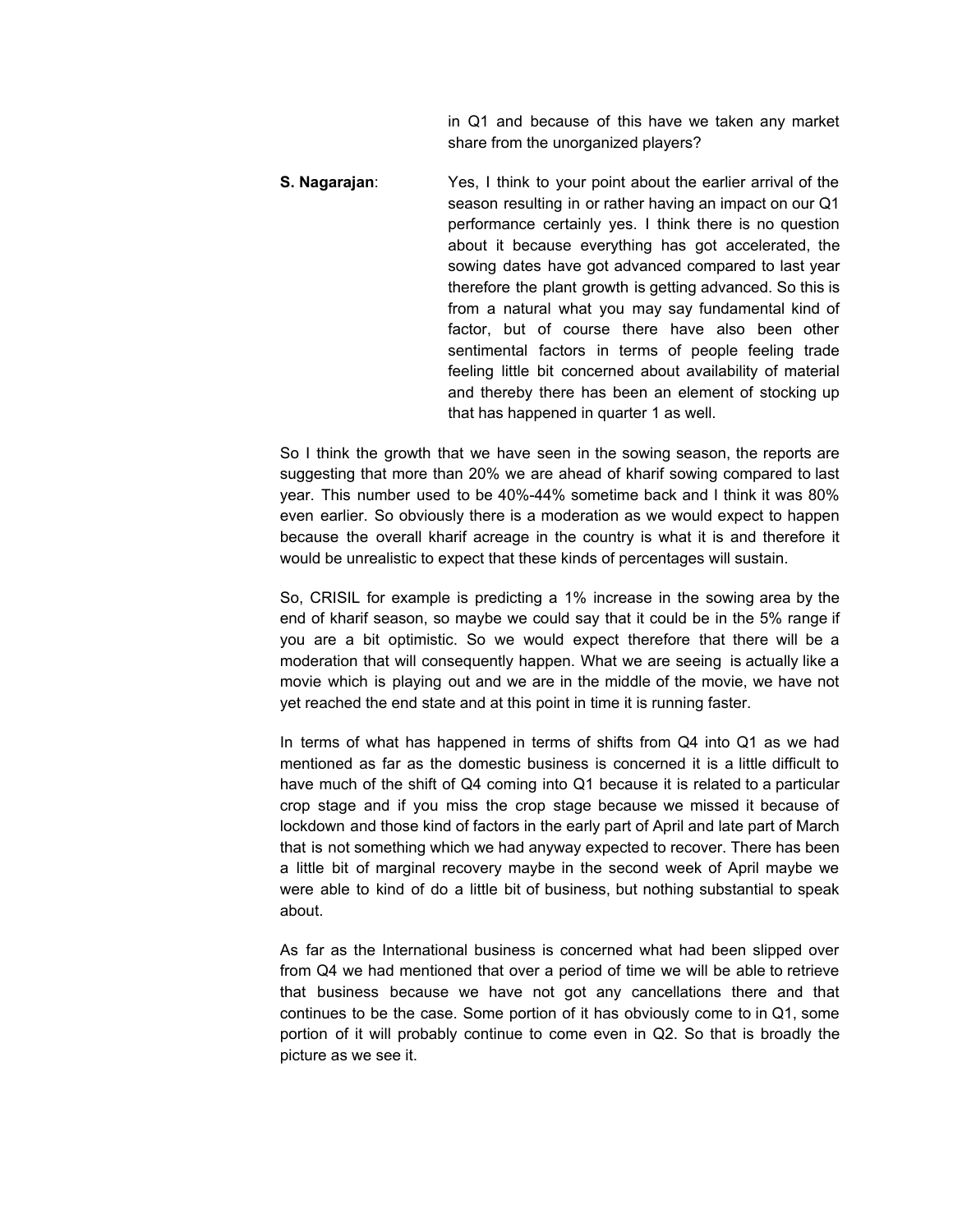**Rohit Nagraj:** Thanks for the clarity. Sir, on the financials side, so operating expenses have come out and this primarily would lead to shut down of facilities, offices. So the fixed expenses have come down. Are they going to come back in, from Q2 onwards? And what could be the quarterly run rate for the same now?

**Sanjiv Lal:** Rohit, it is true that our fixed costs have come down. And I would say largely the fixed cost has come down in the area of travel only. Of course, there is some saving of electricity because the offices are remaining shut. But apart from that, there is, you know I would say that we have increased our spend on digital marketing, on the marketing efforts.

Since everything is being done remotely, our teams are physically not visiting the trade or the farmers. So there are other expenses that have come. And maybe I will request Ashish to give some further insights on the fixed costs because, yes, that cost will come back.

**Ashish Mehta:** Yes . Excepting for the travel cost which has seen a decline. I think the other expenses on the distance marketing business of digital and other things have gone up. So, overall a very small decrease over last year.

If the situation improves, then naturally some travelling would happen. And in the first month of the quarter, you know that there was a shut down, which coincided with the COVID-19 lockdown where we carried out our annual maintenance work. which resulted in some drop in the utility cost But this is a normal yearly phenomenon. So we do not see any dramatic figures coming down.

| <b>Moderator:</b>    | We have the next question from the line of Rajat Setiya<br>from Vrddhi Capital.                                                                                                                                   |
|----------------------|-------------------------------------------------------------------------------------------------------------------------------------------------------------------------------------------------------------------|
| <b>Rajat Setiya:</b> | Sir, in the domestic crop care business, what is the mix<br>of formulation and the intermediates?                                                                                                                 |
| S. Nagarajan:        | In the domestic crop care business, we have only<br>formulation. We do have a little bit of sales in our<br>institutional business for active ingredients. But we do<br>not have any intermediates which we sell. |
| <b>Rajat Setiya:</b> | Okay and what would be the mix of that formulation,<br>B2C versus B2B institutional?                                                                                                                              |
| S. Nagarajan:        | Well you could say most of it is formulations. Maybe, I<br>am just guessing it will be 90% to 95% formulation.                                                                                                    |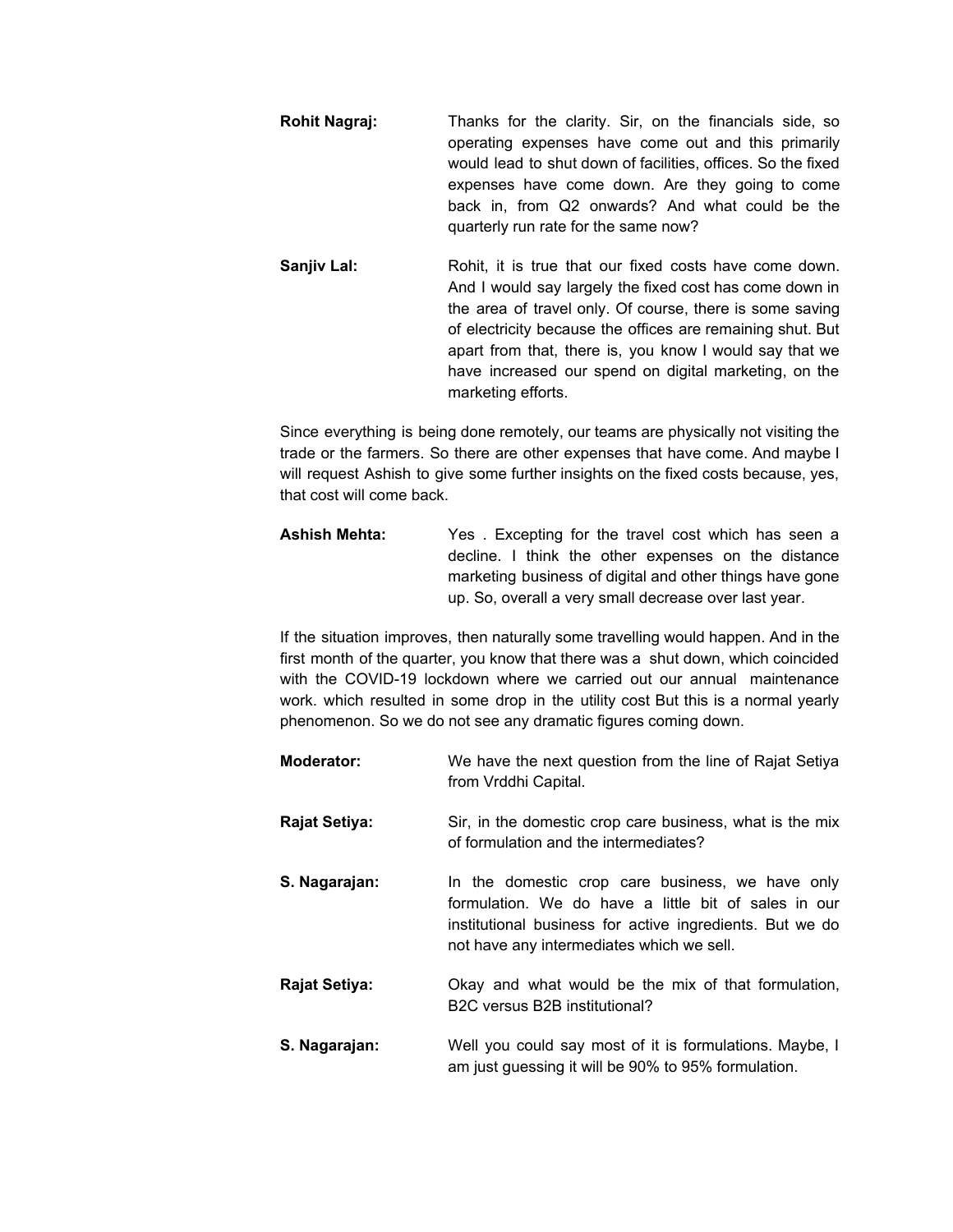**Rajat Setiya:** What are the sales that we recorded in domestic crop care vertical in this quarter? **Ashish Mehta: So,** I had mentioned it in my opening remark also that the domestic formulation business was at Rs. 215 crore, which gave a growth of 26% over last year. **Rajat Setiya:** Sir, on the exports side, we were planning to file some 60 dossiers this year. So if you can talk a little bit about it. You know, by when do you think we will be able to file them and by when we expect the results to start coming in? **Sanjiv Lal:** See, we are actively going ahead with filing these dossiers. And it of course takes time depending on the country. And we have already been able to successfully get some approvals especially, for some of our formulated products in Brazil. So we will be seeing some

These are all long-cycle time things. So things which we do today will become available to us for business between two to five years down the line depending on the country. So the work on these dossier submissions is actively being done. And also we are expecting to get some business from what we have already succeeded in getting registrations of. Especially in Brazil where we have got one of our products registered, a formulated product.

business of our formulated product in that country.

**Moderator:** The next question is from the line of Sudarshan Padmanaban from Sundaram Mutual Fund. **Sudarshan:** Sir, my question, you know the first part is when you are

talking about this shift that has happened from the institution part of the business to the branded business, one would understand that you would also see some benefits as far as working capital is concerned.

And also that I hear that more cash buying has happened from the farmers. So, if you can talk a bit more about how the cash flows and the working capital was in this quarter because of this mix?

**S. Nagarajan:** I think we have definitely had a significant improvement on the working capital. Earlier it used to be 110 days last year. Now it is about 60 days. So that is actually a significant drop. That's largely coming on the back of the strong collections that we have had this year, Q1 of FY21, compared to Q1 of FY20. So this is one of the points that I think Ashish alluded to earlier, in terms of the collections that we have seen.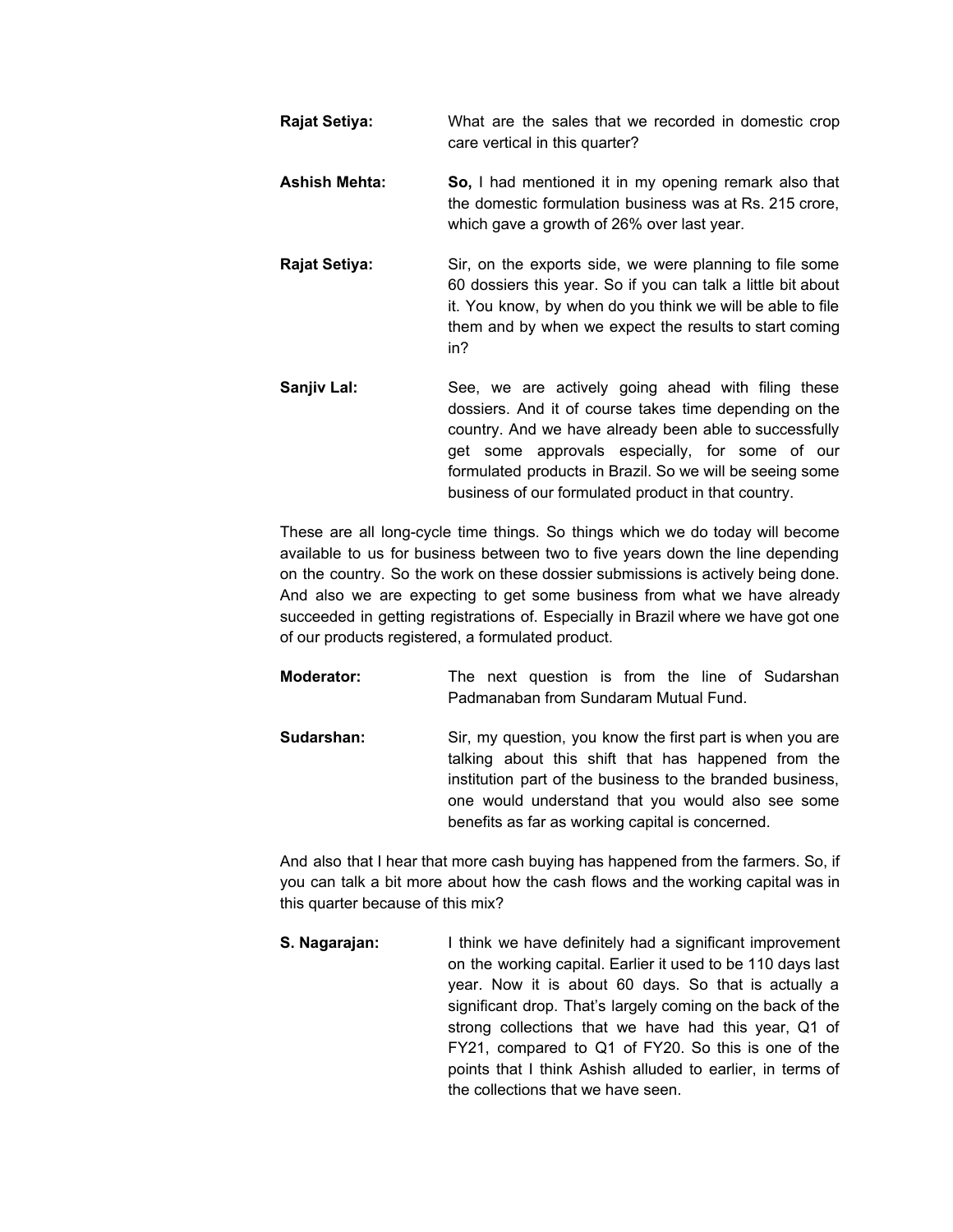What we have also done is that we have increased the stock of our raw material inventory consequent to the COVID challenges as a coping mechanism. So the days of working capital reduction is the net result of all of these actions. However, I want to just preface this update that this is nothing to do about shifting of business from AI to formulations or anything like that.

This has been in the domestic business, 90% to 95% has been the formulation component of the business even in the past. So this is just a pure result of the Q1 rather than about any change in strategy or change in the mix of our business.

- **Sudarshan:** And you said 60 days, right? From 110 days.
- **S. Nagarajan:** You are right.
- **Sudarshan:** And this would continue in the second half, second quarter. So which means that your surplus cash flows will be significantly better than your first half of the previous year. Is that a right assumption?
- **S. Nagarajan:** At this point in time, for Q1 it is significantly better. Because I think as you know that cash at this point in time is one of the more important things that we are focusing on, from an operating point of view. Making sure that the right allocation of capital is going to things like inventory for example, like I mentioned to you. And of course to our CAPEX program.

And trying to expedite our collection, so that we are able to improve our position. But Q2 depends on how the COVID-19 pans out. So far, contrary to what our fears were, and possibly to some extent helped by the initiatives that we have taken, which is really to encourage prompt payment, we are witnessing very good collections and therefore our working capital has improved.

**Sudarshan:** Sir, my second question is on the innovation turn index. I mean, if I look at the annual report, I was quite surprised to see us doing 16% after several years of us being in, you know probably low single digit to 10%, etc . One is, you did mention that the product launch between this, FY17 to FY20, it has done very well. And also that we launched six products.

> I mean, from a launch perspective, earlier you mentioned that we are quite heavy in insecticide and fungicides, and herbicide is a bit of a place where we need to fill. From that perspective can you talk a bit more about how we see this innovation index?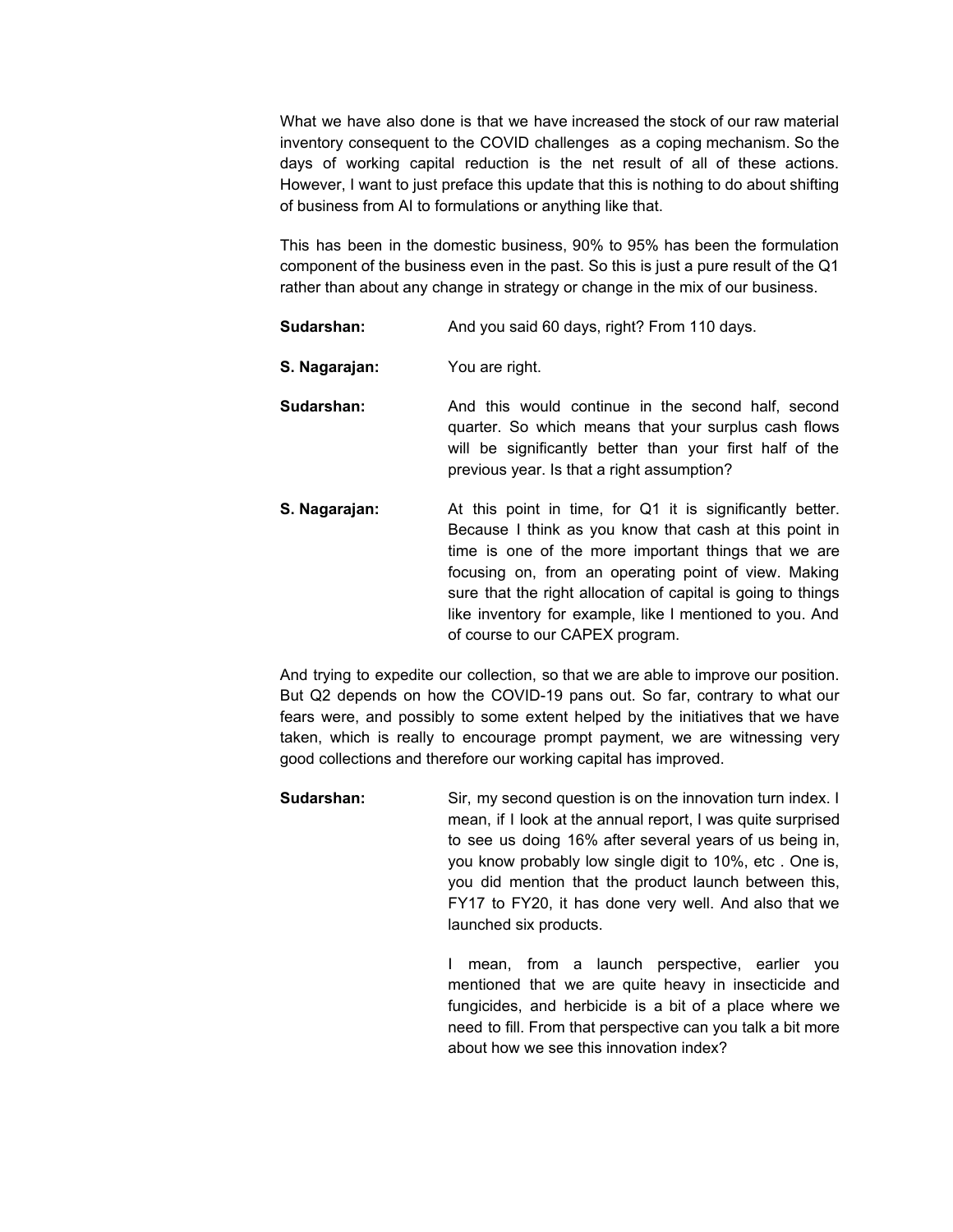What kind of launches are we expecting to see this year going forward? And probably how much should be the contribution coming in from these products, probably this year and next year?

**S. Nagarajan:** So, I think we had mentioned this earlier also, we have indicated that at least two new formulations will be introduced in the Indian market every year. Now as far as this year is concerned, in Q1 we have not had any new introductions, although we have received approvals from the CIBRC which will go through for the launches in Q2. So I think we should definitely do better than what we had indicated, for this year.

As we go along we will have products that may arise for Q3, Q4. So that is as far as the outlook on new product introduction for FY21. Certainly I think the point of increasing our herbicide presence is built into our plans for product introduction, it may come either through in-house R&D or it may come through a co-marketing route. So that is something which we are focused on. That is what I meant earlier when I said that herbicide is an area where we need to focus.

| Sudarshan:          | And just a thing on this, clarification, this product that<br>you have launched, is it a 9(3) or will it be a<br>co-marketing product?                                                                                                                                                                                                                                                                                                                                                         |
|---------------------|------------------------------------------------------------------------------------------------------------------------------------------------------------------------------------------------------------------------------------------------------------------------------------------------------------------------------------------------------------------------------------------------------------------------------------------------------------------------------------------------|
| S. Nagarajan:       | We have so far not launched anything in Q1. We are<br>expecting to launch in Q2. Yes, 9(3) products.                                                                                                                                                                                                                                                                                                                                                                                           |
| <b>Moderator:</b>   | We have the next question from the line of Nitin Gosar<br>from Invesco Asset Management.                                                                                                                                                                                                                                                                                                                                                                                                       |
| <b>Nitin Gosar:</b> | So, as you mentioned cotton is missing 'mojo', is it more<br>to do with the science part? Because typically, seeds are<br>more akin to the science part? Or is it more to do with<br>the distribution marketing part, where the 'mojo' is<br>missing?                                                                                                                                                                                                                                          |
| S. Nagarajan:       | Well, I think, to be honest with you at this point in time,<br>we are parsing through those different factors. Because<br>we are still, as I mentioned in the middle of the season,<br>the season is not completely over. And we are hearing<br>reports, like I mentioned that many companies, other<br>than two or three have had significant challenges. So we<br>are trying to distill between what you may call as market<br>factors and what you may call as company-specific<br>factors. |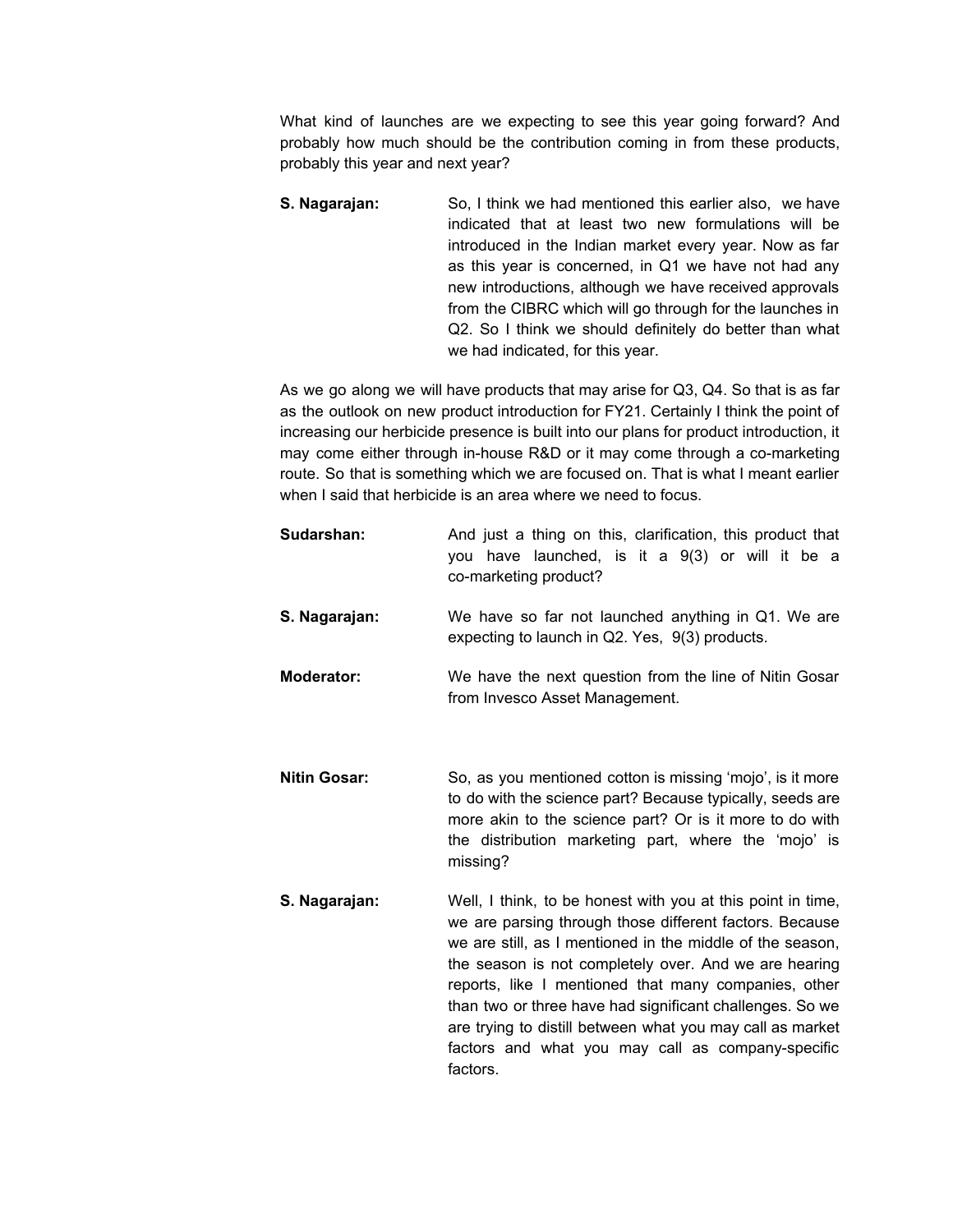Now within the company-specific factors, we do believe that both the points what you mentioned have a role to play. Which is the science-related aspect as well as the marketing or distribution-related factors. These are all at this point in time tentative thoughts. Like I said, we will formulate our view once Kharif is completed.

- **Nitin Gosar:** And the ECL provision that was mentioned on cotton is, I believe the age life of the cotton seed is around two years. So that can be reused next year?
- **S. Nagarajan:** No. The ECL loss I think was mentioned was more with respect to collection. As far as cotton seeds are concerned, you are right. The life is more than two years.
- **Nitin Gosar:** Sir, your slides typically do mention about how we are progressing on logistics and distributions. This time it was not around. Could you throw some light on how we have progressed so far? Was COVID a challenge during the quarter for distribution expansion?
- **S. Nagarajan:** Yes, it was a very big challenge. I think while, as we mentioned earlier, there has been a very swift adaptation to work from home. As you can appreciate, work from home, particularly in the sales environment can take you thus far and no further, right? In the sense that we have been able to have good Google Hangout Meets with our distribution partners. Sometimes, even with farmers.

But communication is at one level and engagement, convincing, these are all things where we do think that face-to-face engagement have been missed in the Quarter 1. So it has been a challenge. We have also had frequent changes as you know, in terms of red, green, yellow districts.

In fact, these were, this is how it started in April with different areas being classified. All of that actually changed. We had different waves of containment, zones being redefined and so on and so forth. That has been quite a bit of a challenge for us to focus on increasing the number of distributors. We are hoping that things will improve as we go along. But to your point, it has been challenging.

Similarly, on the logistics front also there have been tremendous challenges. You are aware about the difficulties that were experienced. Even consequent to customs clearances taking a long time, about may be a month back. And then, it got sorted out subsequently. Prior to that, of course, there were problems with regard to even movement of people. And of course, even prior to that we had significant challenges in terms of inbound raw materials itself.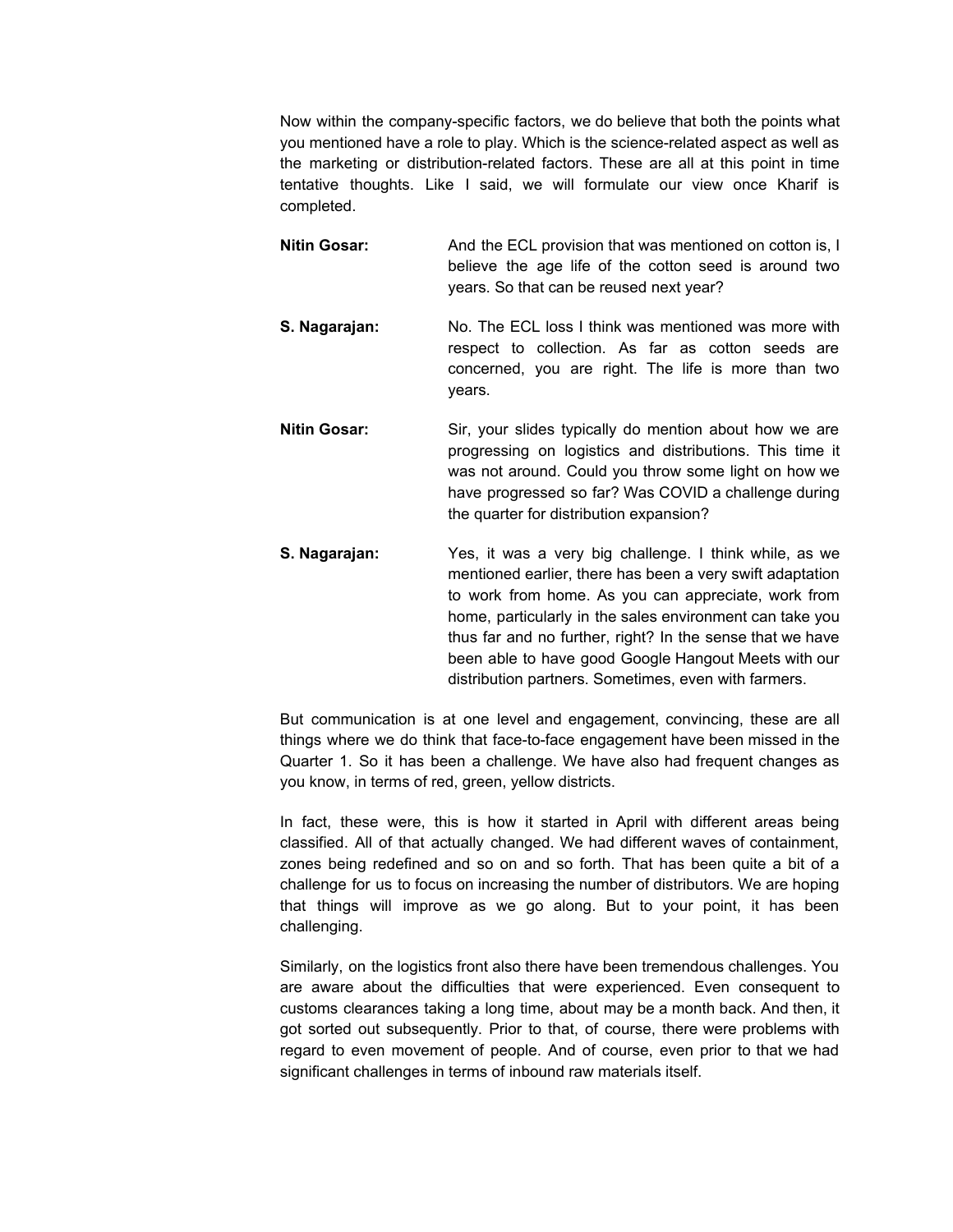The Baltic Freight Index, I think we had mentioned it in the April call, had actually dropped significantly, where the shipping had also got affected. So I think it would be fair to say that we have actually gone through a fairly trying, quarter. We have tried to cope with it by, like I mentioned, buying up more inventory where it is possible. We have tried to sort of, our teams have been working hard to try and coordinate with all these agencies.

The Government has been very supportive. As we had mentioned earlier as well, in the seeds area, as early as April, when the stocks had to be moved, different State Governments and the Central Government had called it out as an essential area. So I think what we are seeing at the end of Q1 is the result of a combination of both the challenges and the coping effort that both industry and the Government has taken.

| <b>Moderator:</b> | We have the next question from the line of Abhijit Akella<br>from IIFL.                                                                                                                                                                                                                                                                                                |
|-------------------|------------------------------------------------------------------------------------------------------------------------------------------------------------------------------------------------------------------------------------------------------------------------------------------------------------------------------------------------------------------------|
| Abhijit Akella:   | Just to clarify with regard to the international business<br>progress that we are expecting. So, just to clarify, did<br>you mention on the call previously that we expect to see<br>some traction in terms of the generic Al's business by<br>2Q of next year? Is that when we are expecting the<br>plants to come up?                                                |
| Sanjiv Lal:       | That is right, Abhijit. I did mention that our new facility,<br>which is a multiproduct plant, we are taking that capital<br>investment. We expect it to be up by around Q2 of next<br>year. And we will, by that time, all going well, have our<br>synthesis roots for a couple of products available for<br>producing in that facility for the international market. |
| Abhijit Akella:   | And how much CAPEX would we be incurring in that<br>part of the business? And if you could also just share<br>this total CAPEX budget we have Rs. 150 crore or Rs.<br>200 crore, to be spent over the next year or so. What<br>would the rough breakdown of that be across buckets?                                                                                    |
| Sanjiv Lal:       | So I would say that there is only one bucket to talk about<br>which could be important. See, I would say that there is<br>a contract manufacturing capital investment and there is<br>other investments that we are doing to support both<br>domestic and international business. So we are actually<br>looking at it as only one bucket, Abhijit.                     |
|                   | So, when we have something finalized on contract<br>manufacturing, then we will talk about that, when we                                                                                                                                                                                                                                                               |

have something significant to report. But yes, we are expecting about Rs. 150 odd crore to be spent on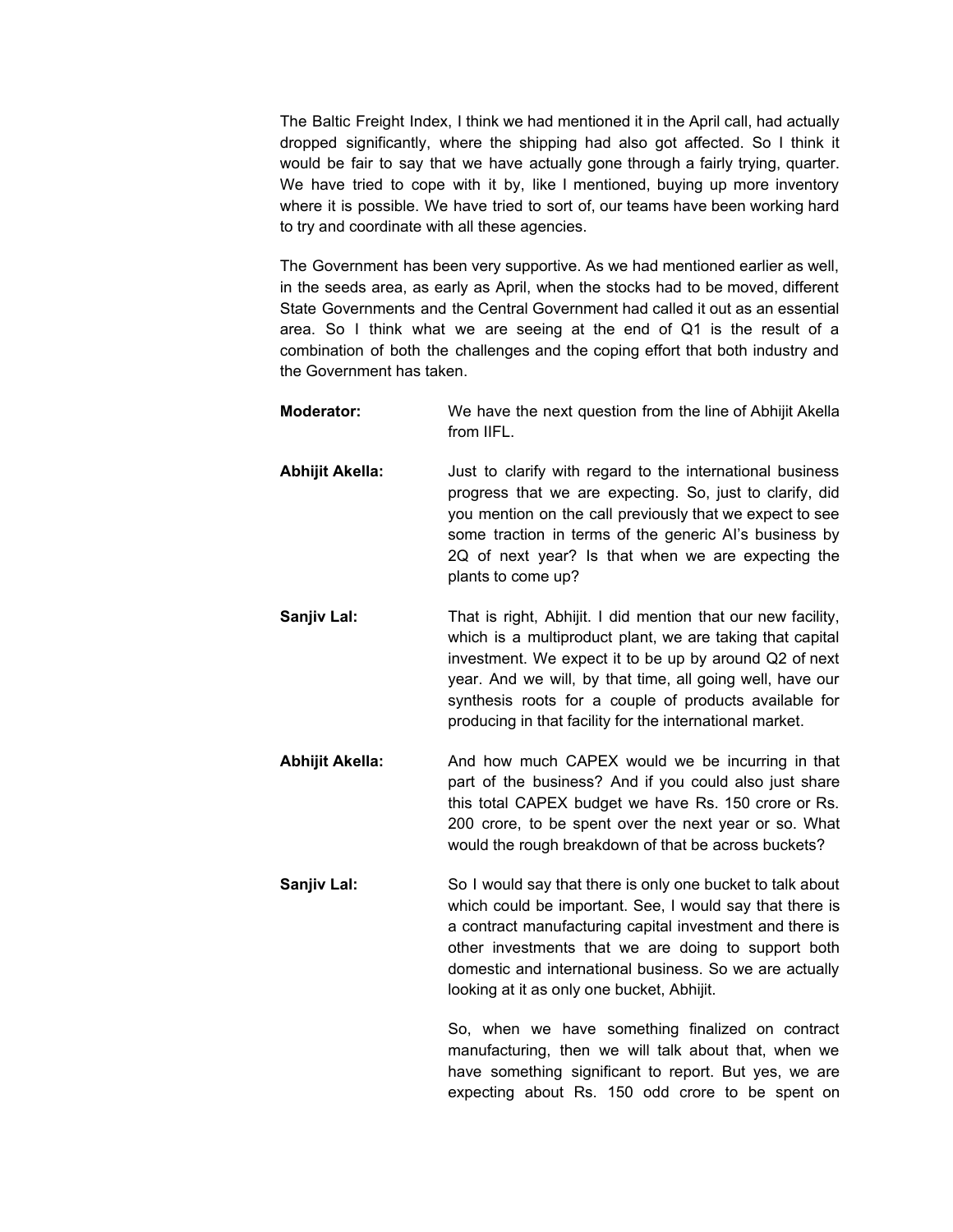capital. And much of that would have got commercialized towards Q4 of this financial year. This includes expansion of our Pendi capacity and many of our products we are already progressing with capacity expansion, because we are practically running flat out in terms of our capacities today.

- **Abhijit Akella:** And just one last, just to clarify also on the CRAMs front, given the fact that international travel of customers might be restricted, etc . Would you foresee any kind of delays in possibly receiving client approvals for our facilities? Or would you still expect to sort of announce something may be in the next couple of quarters or so?
- **Sanjiv Lal:** So Abhijit, it is very difficult to forecast these things. There are, like the way we are conducting our business remotely, discussions also happening with potential partners. And we have nothing further to report as of now. We will of course, when there are some material decisions that have been taken, we will let you all know. But for the time being we continue to pursue opportunities that we believe should be there for a company like ours.
- **Moderator:** We have the next question from the line of Chirag Dagli from HDFC Mutual Fund.
- **Chirag Dagli:** Sir, I wanted to check on Acephate pricing, technical pricing as well as the key intermediate DM Pack pricing and how are spreads in that product for us?
- **Sanjiv Lal:** So Chirag, we will not get into specific pricing, except to say that many of these products that are being sold have some linkage with the raw material prices. So, as the prices move up or down, they sort of get adjusted for the cost of the raw material. Or the raw material cost gets adjusted in the price of the selling product.
- **Chirag Dagli:** Have we made any changes in our sourcing strategy sir, for the key raw materials?
- **Sanjiv Lal:** Well, certainly we have looked at further diversification of our sourcing. In fact, it is not something that we have done today, but we have been working on it for the last couple of months. Because as you are aware, during the last financial year, there were considerable disruptions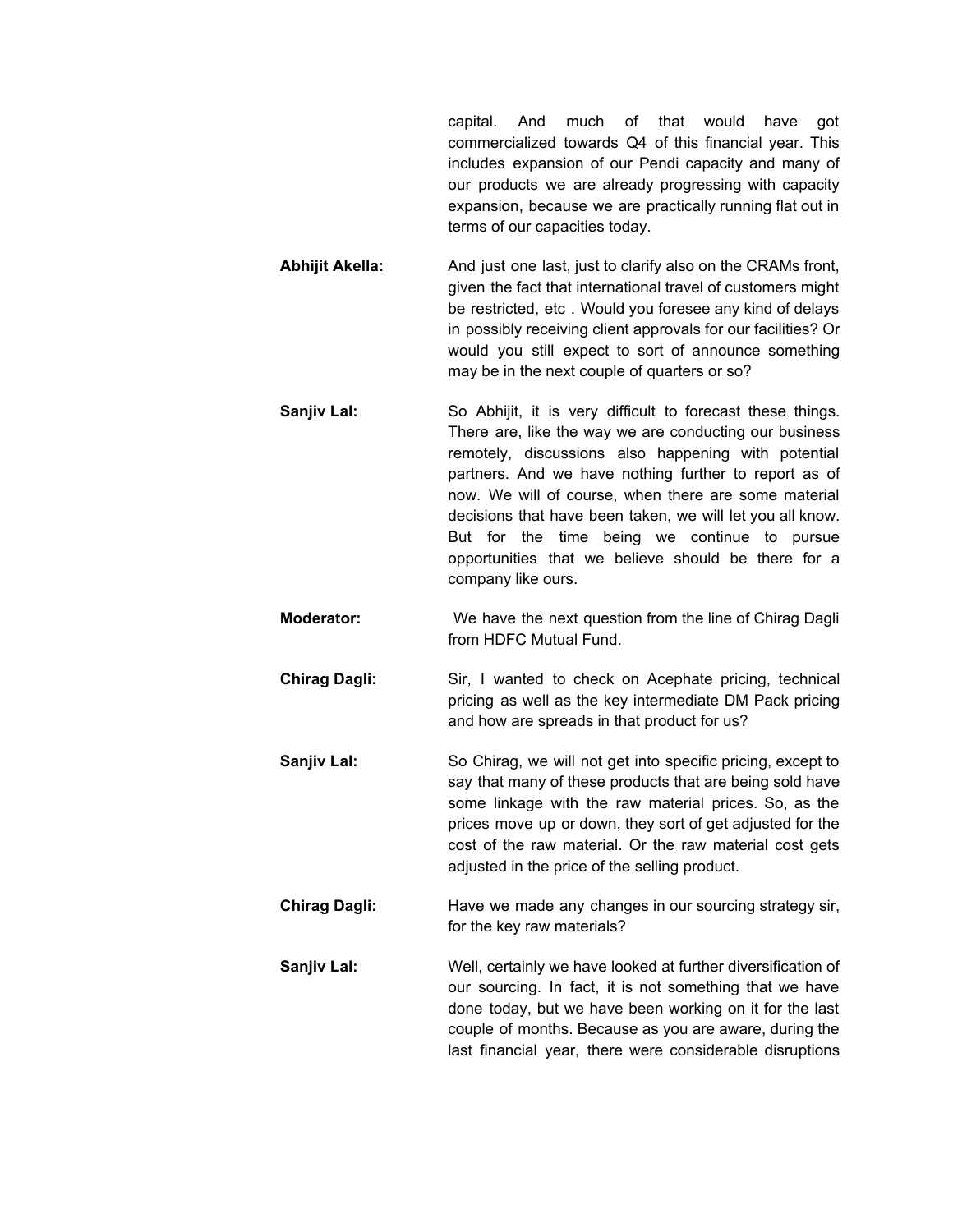which have happened due to various safety incidents in some of these chemical parks, especially in China.

So that had been a little disruptive. So, for most of our products, we are looking at multiple suppliers who are located in different chemical parks in China. So that, if there is a problem in one particular area, it should still give us the opportunity to get from other areas.

- **Chirag Dagli:** Specifically for Acephate sir, we have been able to de-link from China?
- **Sanjiv Lal:** No. we have not de-linked from China on Acephate because DMPAT is one product which is being produced in fairly good quantities in China and our dependence on China for DMPAT continues to be there.
- **Chirag Dagli:** And sir, you talked about, you are still talking about 1% sowing growth for this Kharif season. Is there an estimate for the Agchem sales for kharif 2021 for the industry as a whole?
- **Sanjiv Lal:** If you look at the growth over the last couple of years, it has been between 9% to 11%, so may be a percentage here and there. But, I do not think it is going to be very, very different. While the farmer certainly has money in his hand, I do not see him putting double the dose of anything into his field. So, it may be around, between 10% to 13% to 14%. That is my guess.

I do not have any insight because the consumption is yet to start. A lot of it has just gone as placement only. And as you are aware that we are not able to send our teams physically into the field for them to understand really what is happening physically in the fields. But yes, there has been very good placement.

- **Moderator:** We have the next question from the line of Laxminarayanan from ICICI Mutual Fund.
- **Laxminarayanan:** Couple of questions, first is just to understand in terms of your product mix you talked about. In the agrochemical space where we are operating, is it possible to make some adjustments in terms of grammage of the volumes like what FMCG companies do, not for all products but is there a possibility to actually do it because how the farmer comes in, is he comes with a budget in mind or it is a product in mind or a volume in mind? .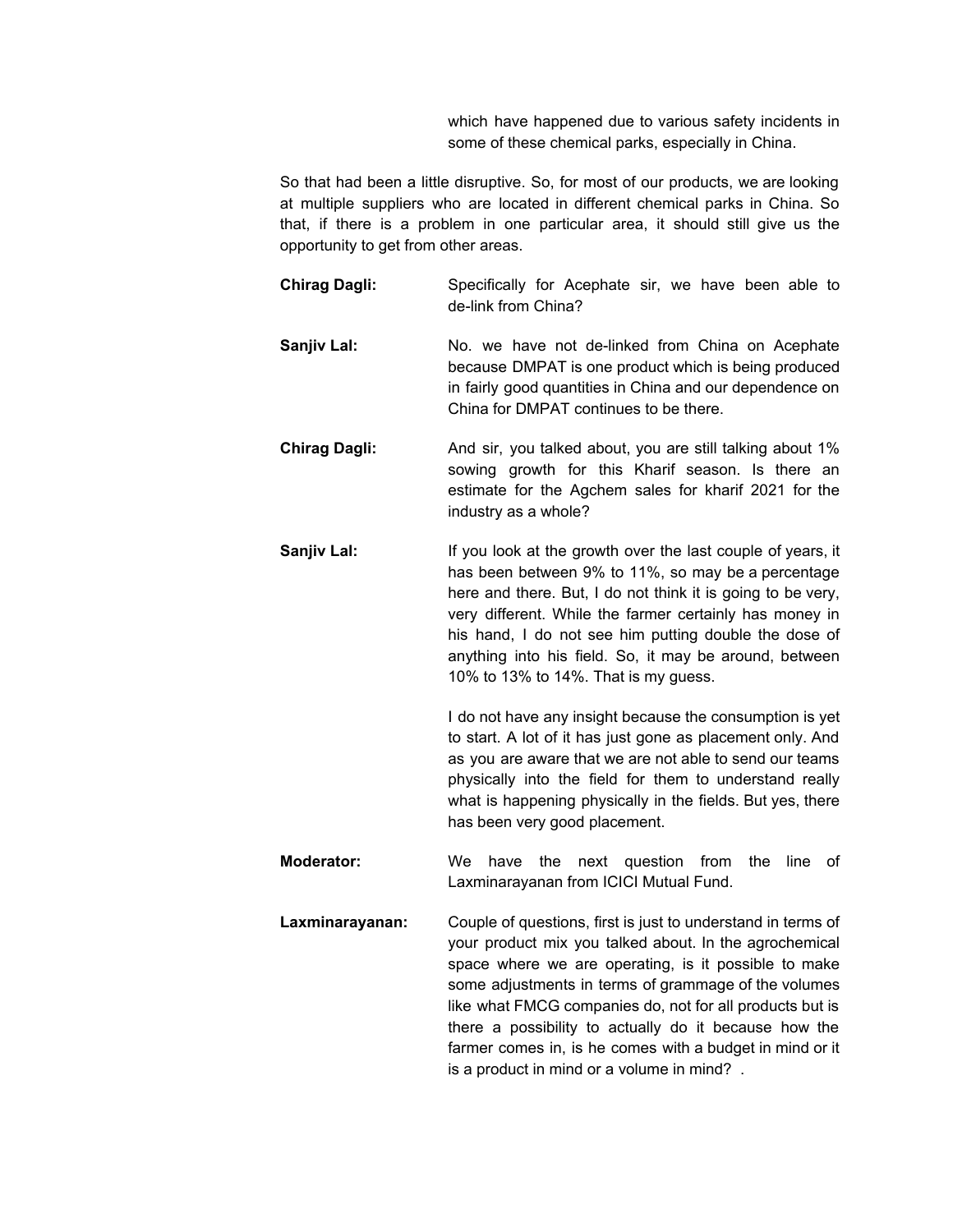**Sanjiv Lal:** Typically the pack size farmers buy depends on his acreage. And there is a recommended dose, per acre usage. So the pack sizes are decided by that criteria and unlike in FMCG where it is on affordability which decides the pack size.

Whether it should be a bottle or a sachet of a shampoo, the ticket size will determine the kind of customer who will buy it. It does not work that way in agrochemicals. It is more in terms of dose per acre and the farmer will buy depending on his size of the land that he has.

The second point to keep in mind is that many of the newer generation agrochemicals actually made available in smaller packs even for larger acres. So because of the higher efficacy etc. that the pack size will be small but may be intended for a much larger acreage. So I would say that FMCG practices are not translatable into agrochemical business.

- **Laxminarayanan:** And over the last one year there have been a lot of changes in terms of working capital and in terms of how we manage things. It is extremely a great job what the team has done. With respect to the supply chain what has been any improvement which to ensure that there are no stock outs so that the right crop or the right I mean there are multiple crops in multiple states and where we need to have your SKUs to be dispatched, right? Any efficiency got on or any specific programs that actually have gone through in the last one year or so on that front?
- **S. Nagarajan:** Yes, I think already what Sanjiv mentioned. I think one of the big things which I would say is a shift or a change not for one year but more let us say one quarter is to focus on resilience versus lowest cost. So we have diversified suppliers and tried to sort of ensure availability is central to the activity and operationally it would translate into we have also kind of had that share of business between L2 and L3 suppliers, not just relying on L1 suppliers. So one is that and of course wherever it is possible.

Secondly, I think we are also in the process of automating. This is actually a little bit longer duration activity in last two quarters in terms of our procurement process. We have implemented a procurement platform and again wherever feasible it is not 100% coverage of all the items that we procure but certainly for a number of items we have automated the procurement process with a view to improving efficiency, better price discovery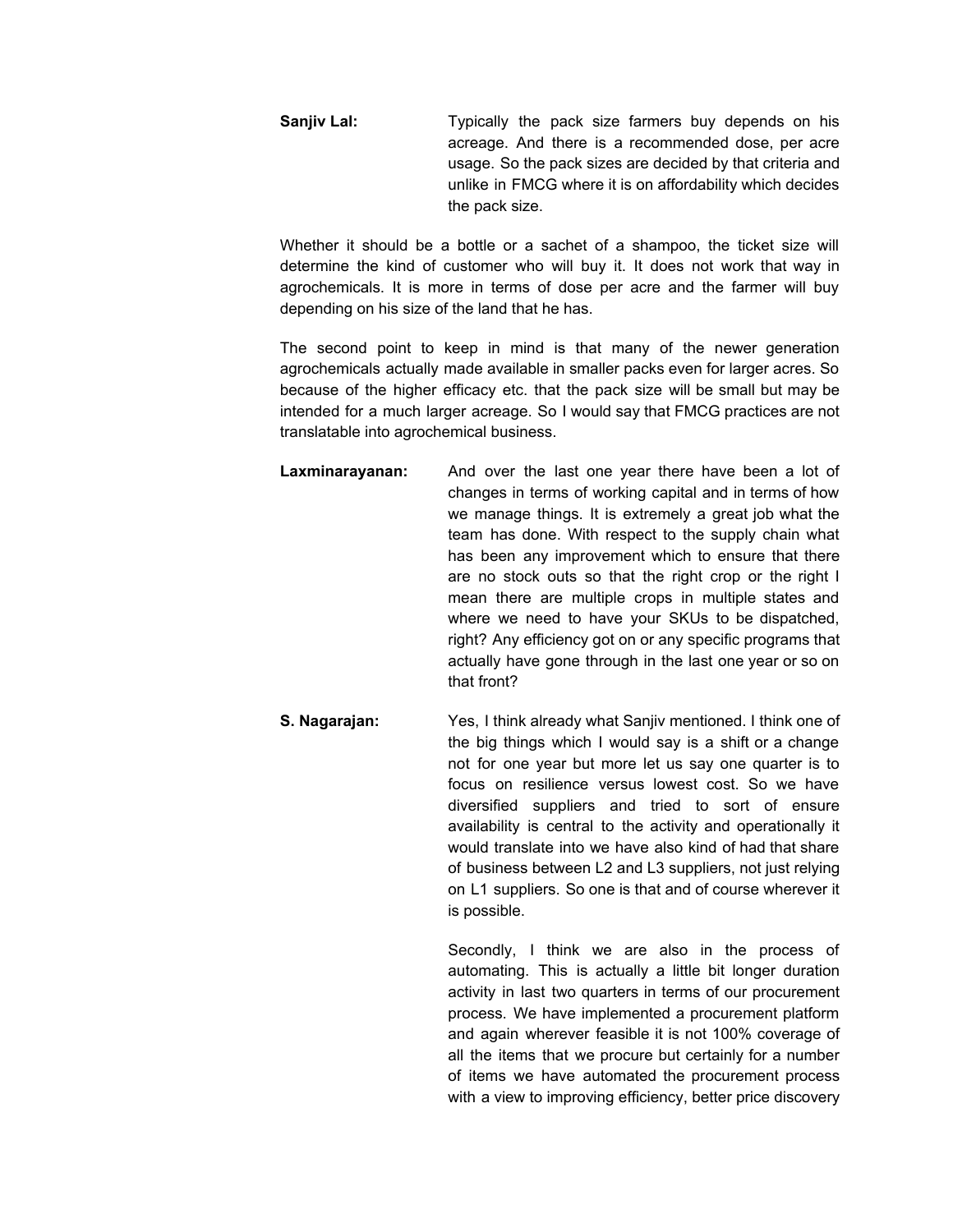and simplification of activity as well. So that would be the second important area.

And the third is that consequent to the merger of the seeds division, the erstwhile Metahelix with crop care that is Rallis. We have integrated some of the areas of procurement in order to derive synergies as well as better knowledge transfer between the more experienced procurement processes and procurement teams of the erstwhile Rallis with the erstwhile Metahelix. So I would say these three would probably be important changes.

- **Laxminarayanan:** And how is this transmitted to your reaching your customer with the right product? Has there been some improvement, this is you are talking about the input logistics which is procurement. What about the outbound logistics in terms of reaching the customer because if there is a stock out in a high growth phase like what it has been. Then there is an opportunity lost, right? Has there been some changes in the outbound logistics supply chain?
- **S. Nagarajan:** Well, I think we are focusing on that. Certainly in this quarter gone by ensuring availability has been a central element of focus. What I mean by that when I say focused is that we did identify in the early days of the COVID crisis where the yellow and green areas and tried to prioritize the availability of materials to the green and the yellow areas because at that point in time we felt that it will be very difficult to for us to get into the red areas. So however as you know this red, green, yellow and all that changed very dramatically.

So I am a little hesitant to say that it has been an unqualified success. But certainly I think prioritization of material to wherever it is possible to get it over that has been an important area from a planning point of view, from a dispatch point of view. Second, of course is that the consequent to COVID some of the non-traditional channels are channels with whom we have tied up as well. Again these are early days. We are still waiting to see how much of this has been effective and how much of it has actually gone through.

We have also supported some of our distributors to be able to make material available in the particular villages because the distributors are available in a particular place but they will have to get the material over to specific villages and in some early stages again there were lot of difficulties for people to travel and so on and so forth.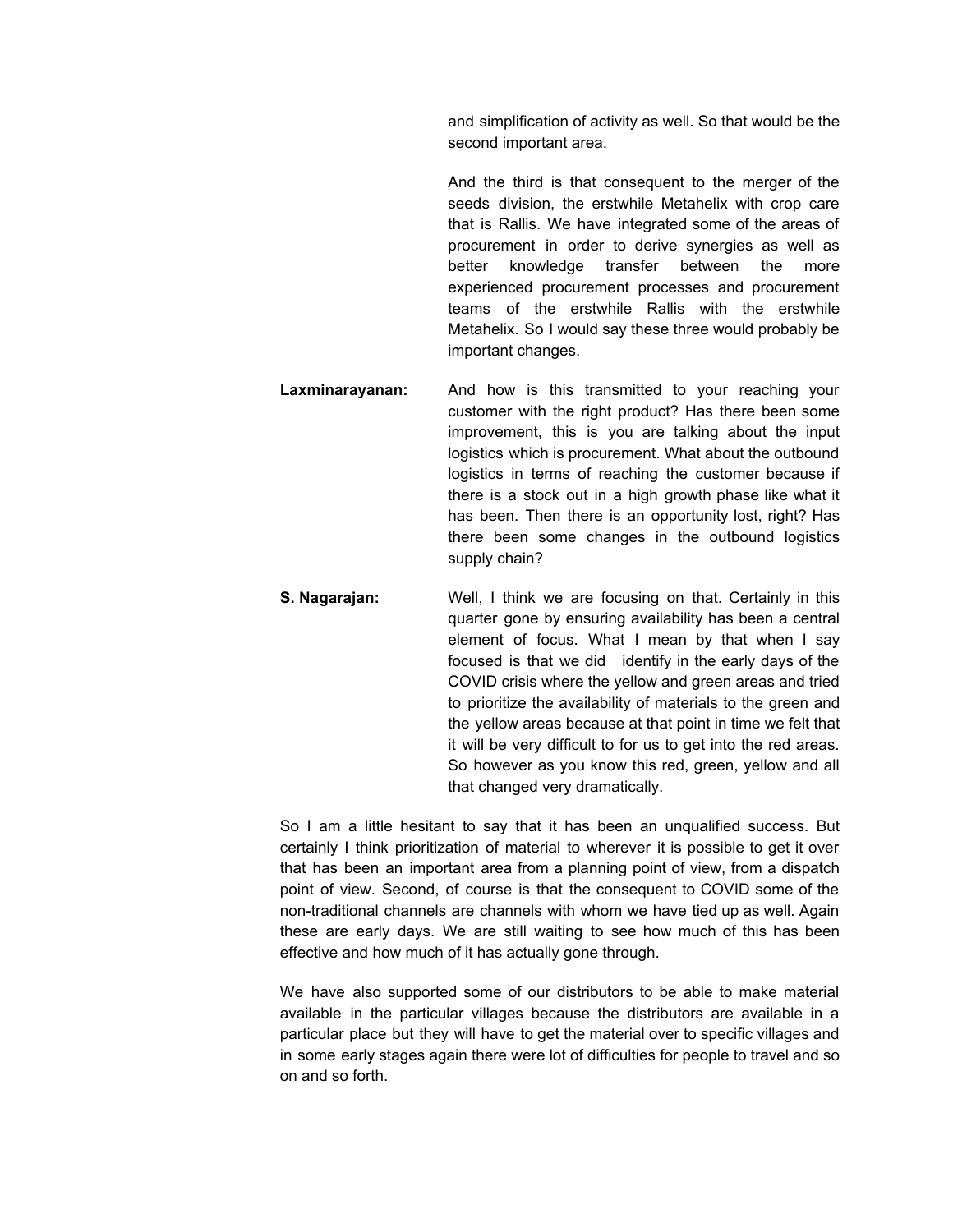So I would say we have tended to focus on this a lot more and of course we are also trying to use some basic prediction platforms that we are having with regard to disease and pest incidence, but these are all prediction engines which are still learning. So again I would not call that as a fully-established kind of a system but we are trying to use it to prioritize our placements in specific geographies where we think this information can complement the information coming from our own team members who are locally present and say that okay we can move this particular product more of this product in this particular geography and so on. But I would say between the supply side what I explained the input side and the output side, on the input side we have made a lot more progress. Output side is work in progress.

- **Moderator:** We have the next question from the line of Nirbhay Mahavar from N Square Capital.
- **Nirbhay Mahavar:** Just a follow up on our strategy. In our earlier communications we have stated that our medium term plan is to take domestic market share from 6% to 8% and share of international revenue to 40% of crop care segment. We have seen some hiccups in international business in recent quarter so is there any recalibration for our longer term plan, medium term plan for the international business?
- **Sanjiv Lal:** So Nirbhay, as of now there is no change in our overall strategy. There will be certain occasions where things may not really work out the way we would expect because the revenue numbers change but volumes may still be good, but your revenue numbers may be up and down. But on an overall basis for our crop care we do expect to have a 60:40 between domestic and international. So that is our approach and the target still remains. And as far as our domestic business is concerned we have stated that we will be ahead of the average in terms of growth of the Indian industry and that is really driven by the vagaries of the climate and agriculture that can change from year to year.

So while we may have let us say a 26% growth during Q1 of FY21, there is nothing to suggest that Q1 of FY22 will be having similar kind of growth if the weather patterns are different next year we actually may see things happening in a quite a different manner. So these are vagaries that we will need to keep dealing with. But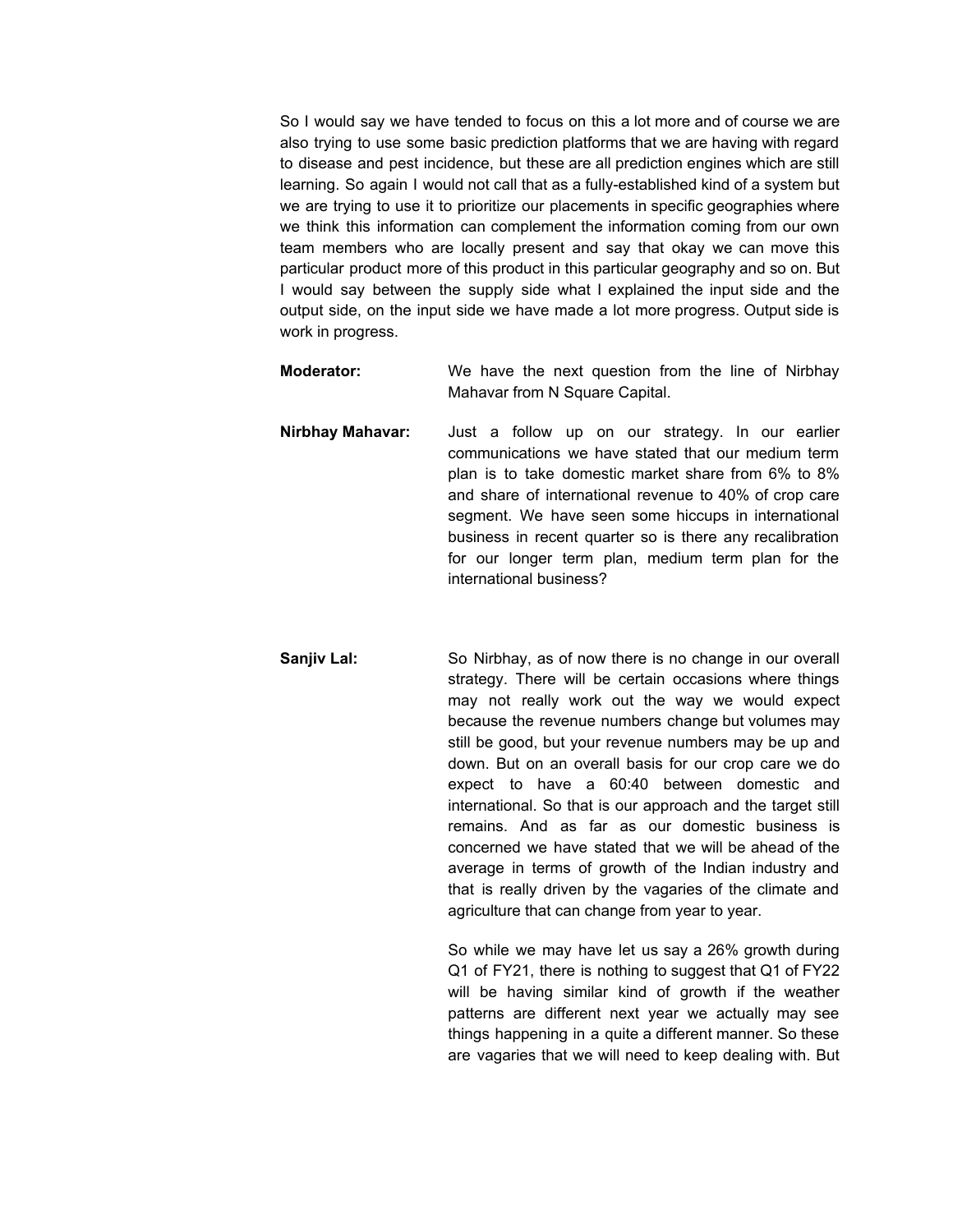yes, we will strive to improve our market position to about 8%.

- **Nirbhay Mahavar:** I was just trying to understand directionally we are set it there?
- **Sanjiv Lal:** Yes, absolutely. There is no change in our strategy as articulated.
- **Nirbhay Mahavar:** Another thing sir, on seeds business from the last two years we are seeing some moderation in the volume. So is it because of the production related challenges or the market or the demand itself is under question? Because last year also our volume growth was subdued and this is on top of a reasonably good monsoon.
- **S. Nagarajan:** No, it has nothing to do with the supply. I think on the supply side we are well provided for. I think we have to get some of our front facing particularly cotton has been the big determinant in both the years in terms of the growth not coming to the level that we had expected it to be and that is the areas which we covered in the beginning of this call which we intend to focus on.
- **Moderator:** Thank you. Ladies and gentlemen, that was the last question. I now hand the conference over to the management for closing comments. Over to you, sir.
- **Sanjiv Lal:** Thanks Gavin. So as the season for Kharif progresses we remain focused on getting utilization of our factories to be at the highest level. There continued to be some challenges on adequacy of labor availability but we are dealing with it in the most appropriate way that we can. Our teams will continue to engage remotely with the various trade partners and with the farmers. And as the situation starts improving our engagement on the field with the farmers will certainly start moving in the direction where it has traditionally been.

The farmers still need a lot of support and guidance on agriculture which Rallis has been very strong in and we hope that we can get back to providing the kind of knowledge that the Indian agriculture and the farmers need. So we look forward to a good Q2 as well. The current situation on the ground seems to suggest that it will be a good Q2. Of course there are vagaries of the monsoons which would play out. The incidents of pest infestation remain something which is very difficult to determine. We have done well in terms of positioning our products in the market.